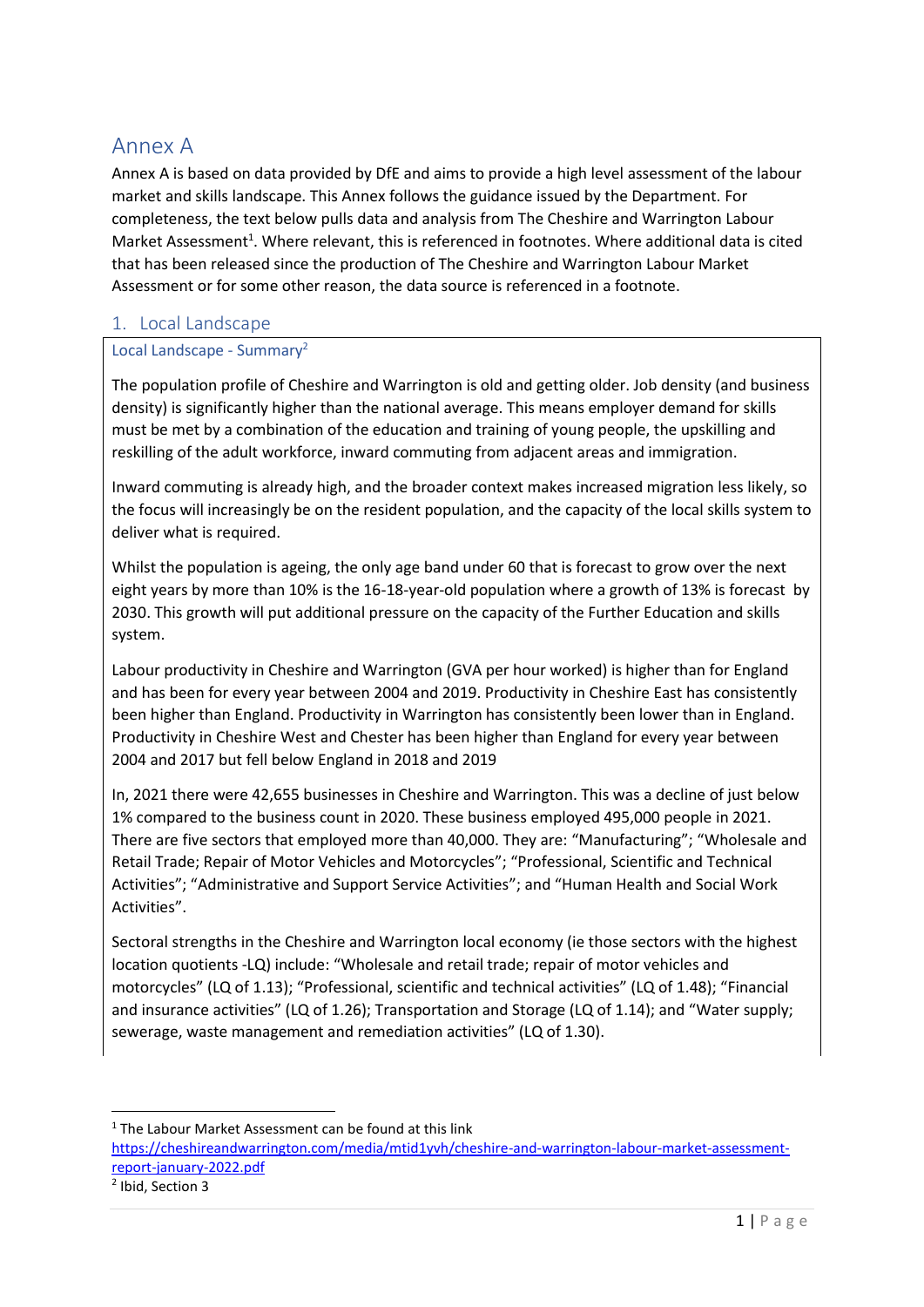Between 2004 and 2021, the employment rate in Cheshire and Warrington has usually been higher than England. Cheshire and Warrington entered the pandemic with an employment rate higher than that for England. This was still the case in the period Jul 2020 – June 2021, although the gap between the two had halved from 2.7% (Apr 2019-Mar 2020) to 1.3% (Jul 2020 – June 2021).

The proportion of the economically inactive in Cheshire and Warrington that wanted a job in July 2020 – June 2021 had declined to 13.5%, which was the second lowest recorded in this time series (the lowest being 13.3% in Apr 2005-Mar 2006). Conversely, the proportion of the economically inactive in Cheshire and Warrington that report themselves as retired at 26.5% is the second highest for this metric in the time series (highest being 27.2% in Jan 2006-Dec 2006). This is almost double the latest reported economically inactive due to retirement proportion in England (13.4%). Every local authority in Cheshire and Warrington often exceeds the English measure, but the current level in Cheshire West and Chester at 36.5% is a record for the time series and is over 10ppt higher than any reported for Cheshire West and Chester pre-pandemic going back to 2004.

The volume claiming Universal Credit and seeking work for 1 year or more increased from 4,856 in February 2020 to 12,812 in October 2021 – an increase of 164%. There was a 209% increase in the numbers seeking work and claiming UC for more than three years between these dates.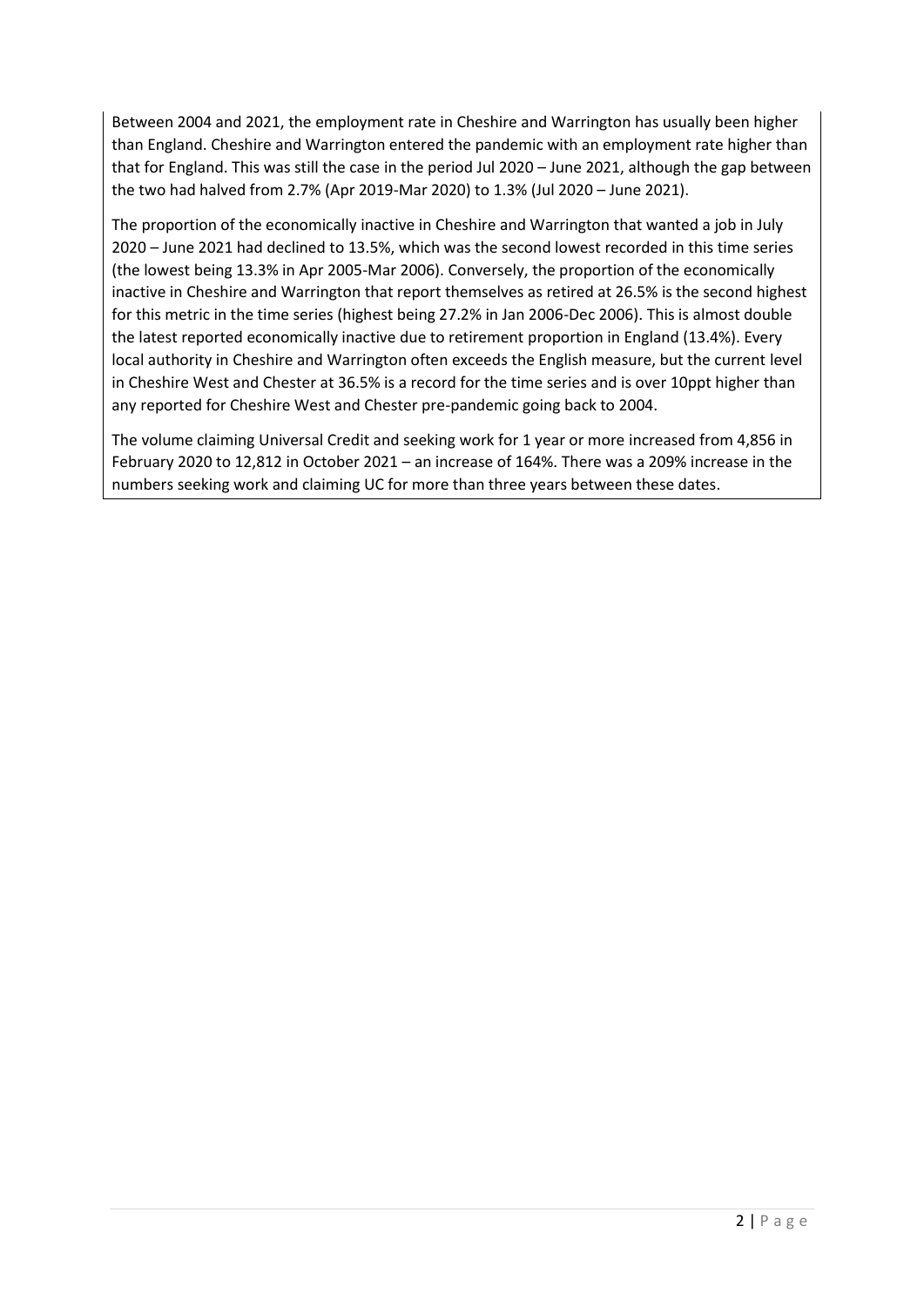## 1.1 Employment by Sector



*Source: NOMIS/BRES, November 2021*

## Employment by Sector<sup>3</sup>

In, 2021 there were 42,655 businesses in Cheshire and Warrington. This was a decline of just below 1% compared to the business count in 2020. These business employed 495,000 people in 2021. 46% of businesses were in Cheshire East, 33% in Cheshire West and Chester, and 21% in Warrington. 90% of businesses in Cheshire and Warrington employed fewer than 10 people. Only 0.4% of businesses employed more than 250 people. There are five sectors that employed more than 40,000. They are: "Manufacturing"; "Wholesale and Retail Trade; Repair of Motor Vehicles and Motorcycles"; "Professional, Scientific and Technical Activities"; "Administrative and Support Service Activities"; and "Human Health and Social Work Activities".

Sectoral strengths in the Cheshire and Warrington local economy (ie those sectors with the highest location quotients) include: "Wholesale and retail trade; repair of motor vehicles and motorcycles"

<sup>&</sup>lt;sup>3</sup> Ibid, Section 3.4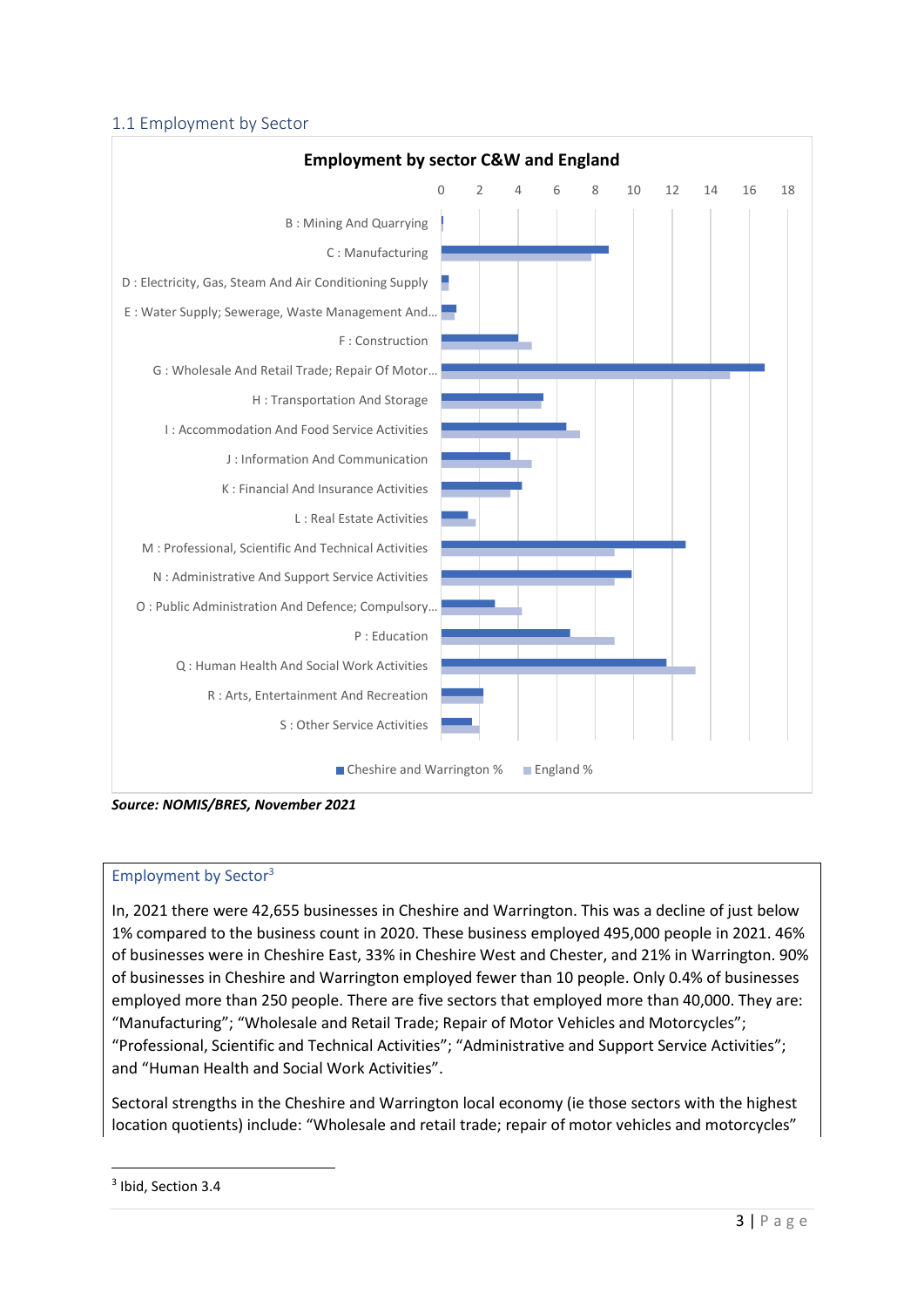(LQ of 1.13); "Professional, scientific and technical activities" (LQ of 1.48); "Financial and insurance activities" (LQ of 1.26); Transportation and Storage (LQ of 1.14); and "Water supply; sewerage, waste management and remediation activities" (LQ of 1.30).

# 1.2 Employment by Occupation



#### *Source: NOMIS, APS Jun 20-Jul 21*

## Employment by Occupation<sup>4</sup>

The occupational profile for residents of Cheshire and Warrington is very similar to the profile for England. SOC Major Groups 1-3 employ 50.5% of residents in Cheshire and Warrington compared to 50.3% in England; SOC Major Groups 4-5 employ 19.2% in both England and Cheshire and Warrington; SOC Major Groups 6-7 employ 15.5% and 15.9% in Cheshire and Warrington and England respectively; and SOC Major Groups 8-9 employ 14.8% in Cheshire and Warrington and 14.6% in England.

Between 2011 and 2021, all three local authorities saw significant growth in SOC areas 1-3 with Warrington, in particular, seeing growth in jobs in SOCs 1-3 in excess of 25% in all three major groups. The highest percentage growth was in Associate Professional and Technical Occupations in Cheshire East (26%) and in Cheshire West and Chester (21%), and in Administrative and Secretarial Occupations in Warrington (44%).

<sup>4</sup> Ibid, Section 3.5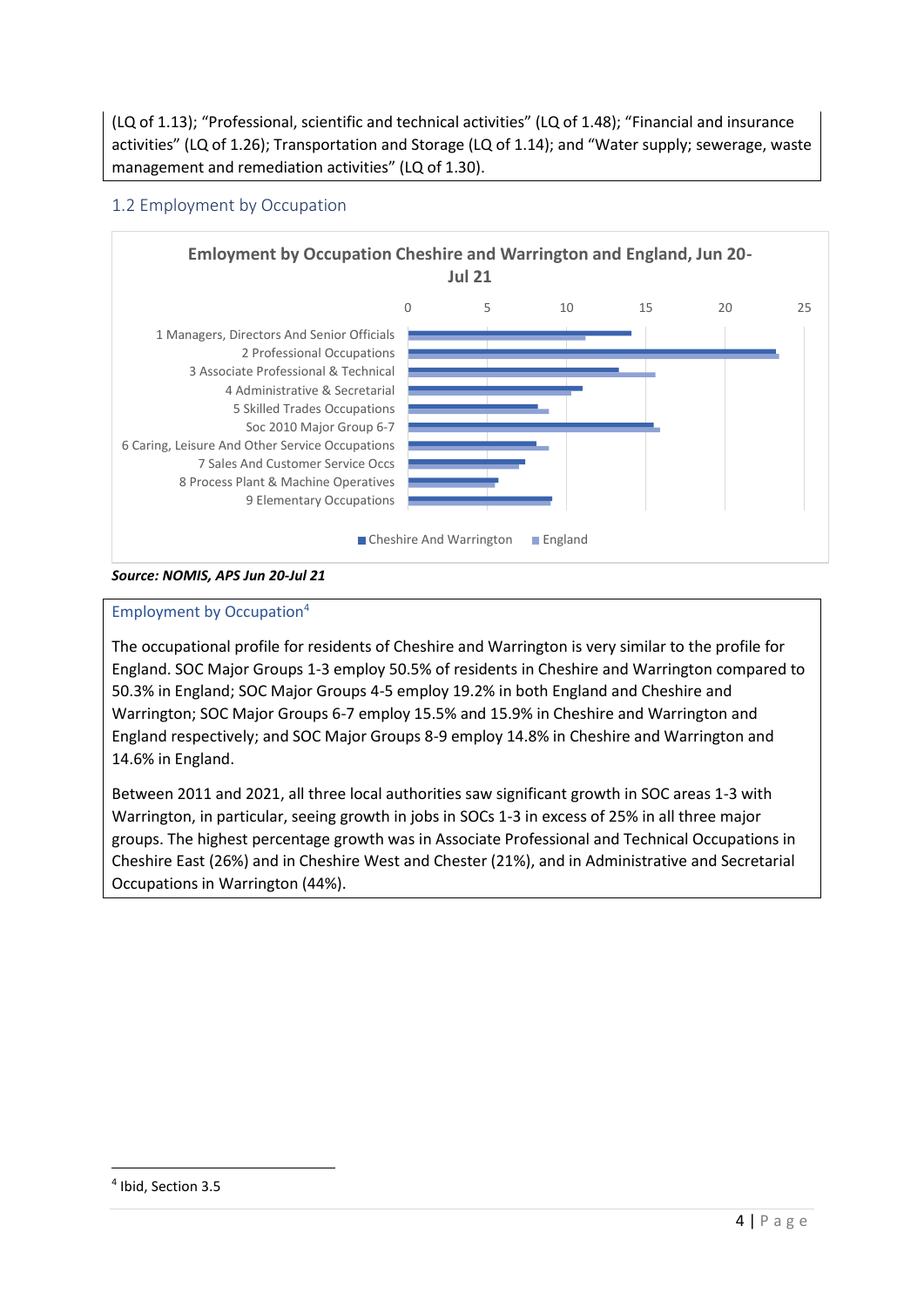## 1.3 Enterprises by size



## Enterprises by employment size band

The chart above sets out the data for the size structure of companies in Cheshire and Warrington and England. Proportions of micro, small, medium, and large companies are the same for Cheshire and Warrington as England.



#### 1.4 Business birth and death rates

#### Business birth and death rates

ONS publish data on business births and deaths. ONS advice on this data is that rates for geographies smaller than regions should be treated with caution since factors such as management companies or

*Source: ONS Business Demography, 2015 – 2020, Nov 21*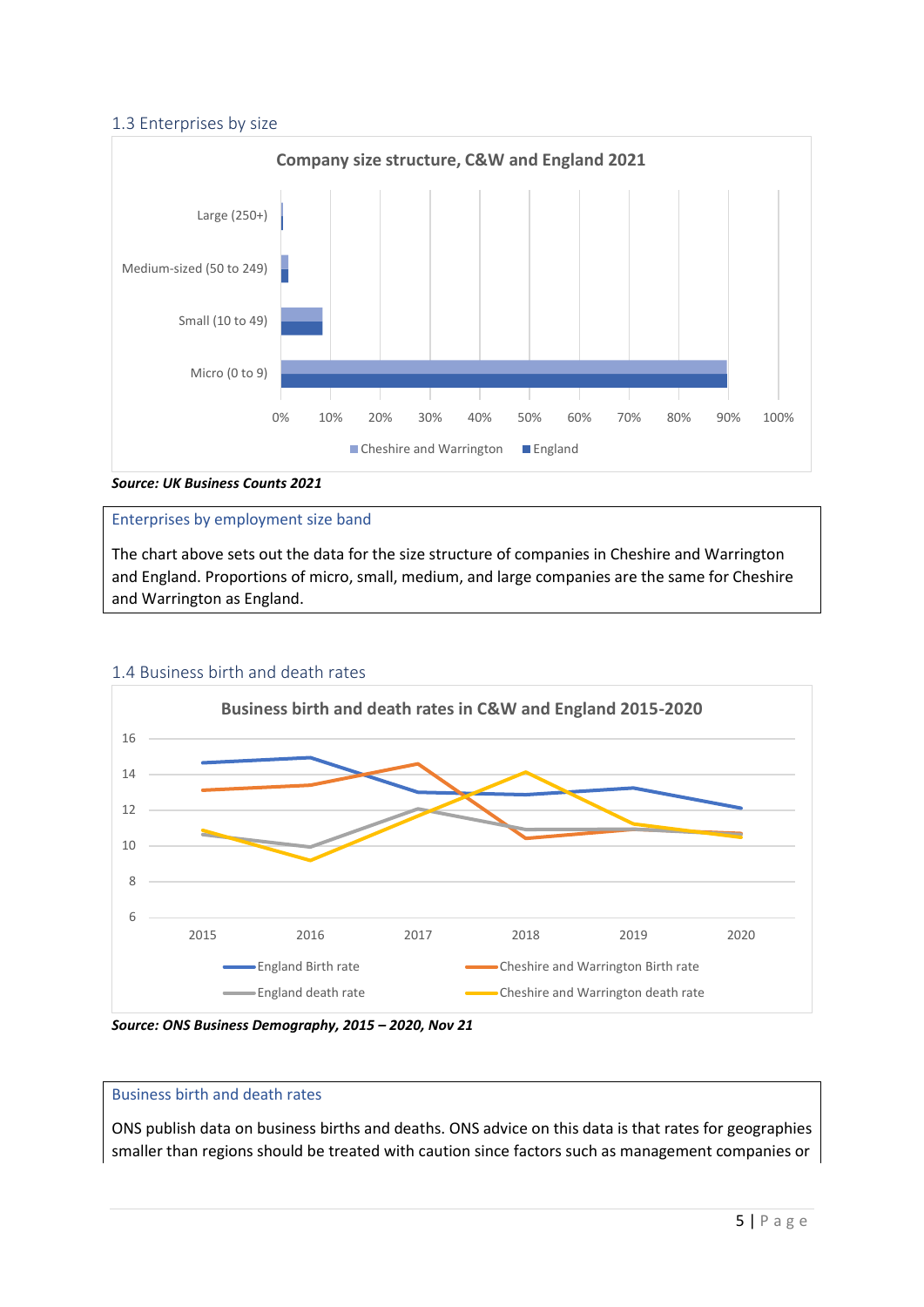virtual offices can cause large volatility to the data year-on-year. However, LEP level data has been included in the SAP Core indicators so is reported above.

In 2020, at 10.5%, the 'business death rate' was the same in Cheshire and Warrington as in England. On the other hand, the 'business birth rate' in Cheshire and Warrington was 1.4 percentage points lower than England.



*Source: LFS/APS, ONS*

## Employment rate and level<sup>5</sup>

Between 2004 and 2021, the employment rate in Cheshire and Warrington has usually been higher than England. Cheshire and Warrington entered the pandemic with an employment rate higher than that for England. This was still the case in the period Jul 2020 – June 2021, although the gap between the two had halved from 2.7% (Apr 2019-Mar 2020) to 1.3% (Jul 2020 – June 2021).

The number of residents in employment in Cheshire and Warrington decreased by just over 2% from 397,200 in the year directly preceding the pandemic to 388,300 July 2020-June 2021. The number in self-employment went from a pre-pandemic 67,600 to 58,900 in the year July 2020-June 2021 – a decrease of just less than 13%.

The economic inactivity rate in Cheshire and Warrington going into the pandemic was 16.9% (April 2019-March 2020). This increased to a peak of 20.4% (April 2020 – March 2021) before dropping back slightly to 19.9%. The gap between England and Cheshire and Warrington economic inactivity rates has decreased from 3.4% to 1.3% during the pandemic.

Both Warrington and Cheshire East have seen increases in economic inactivity over the pandemic, with Cheshire East in particular, showing a very marked rise from 14.6% to 23.7%. By contrast, economic inactivity in Cheshire West and Chester decreased during the pandemic.

Many of the economically inactive who previously said that they wanted a job have now retired. The proportion of the economically inactive in Cheshire and Warrington that wanted a job in July 2020 – June 2021 had declined to 13.5%, which was the second lowest recorded in this time series (the lowest being 13.3% in Apr 2005-Mar 2006). Conversely, the proportion of the economically inactive

<sup>5</sup> Ibid, Section 3.2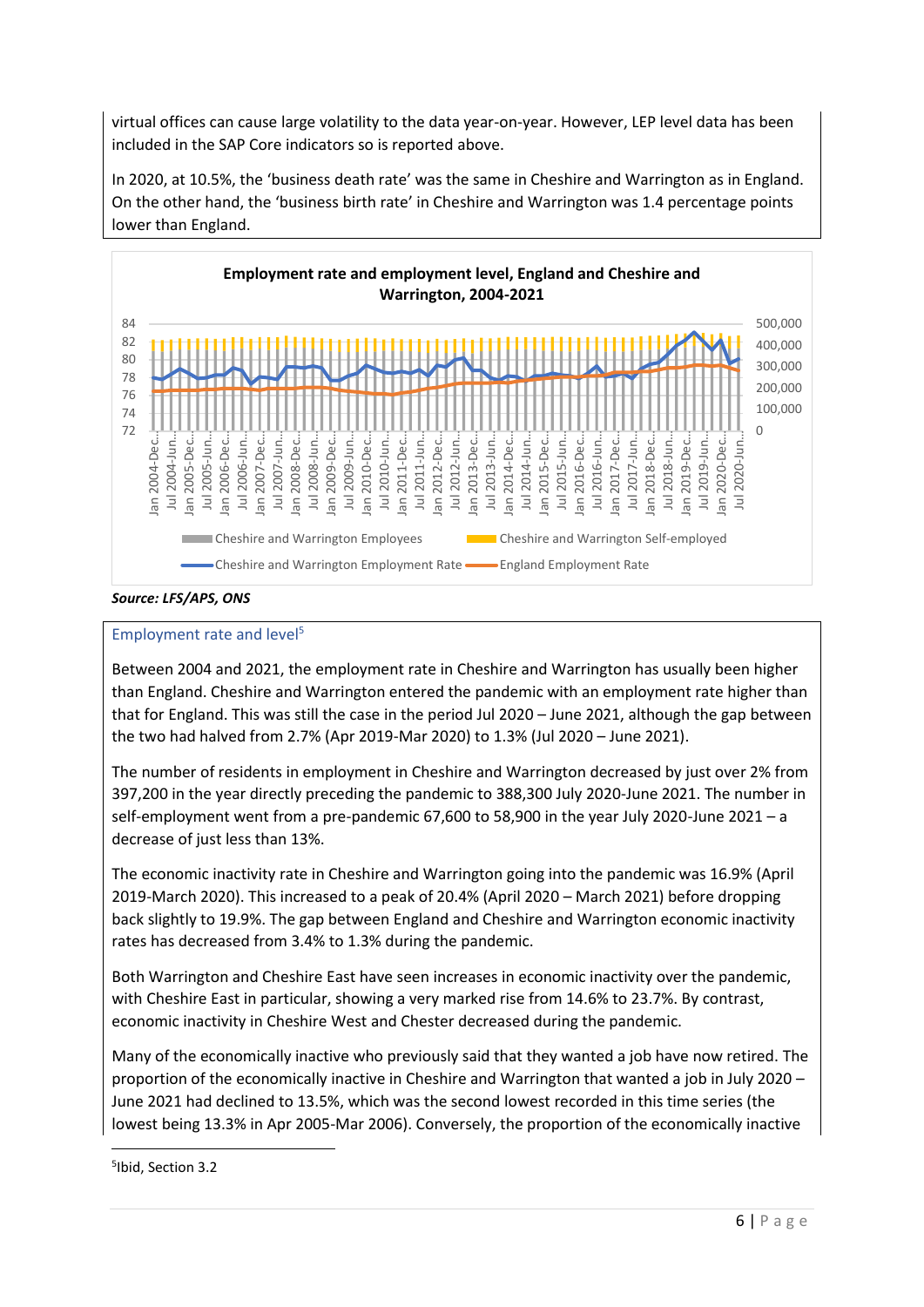in Cheshire and Warrington that report themselves as retired at 26.5% is the second highest in the time series (the highest being 27.2% in Jan 2006-Dec 2006). This is almost double the percentage in England that are economically inactive due to retirement (13.4%). Every local authority in Cheshire and Warrington often exceeds the English measure, but the current level in Cheshire West and Chester at 36.5% is a record for the time series and is over 10ppt higher than any reported for Cheshire West and Chester pre-pandemic going back to 2004.



## 1.5 GVA per hour worked

*Source: ONS Subregional Productivity, 2004 - 2019*

#### Nominal GVA per hour worked

Labour productivity in Cheshire and Warrington (GVA per hour worked) is higher than for England and has been for every year between 2004 and 2019. Productivity in Cheshire East has consistently been higher than England. Productivity in Warrington has consistently been lower than in England. Productivity in Cheshire West and Chester has been higher than England for every year between 2004 and 2017 but fell below England in 2018 and 2019.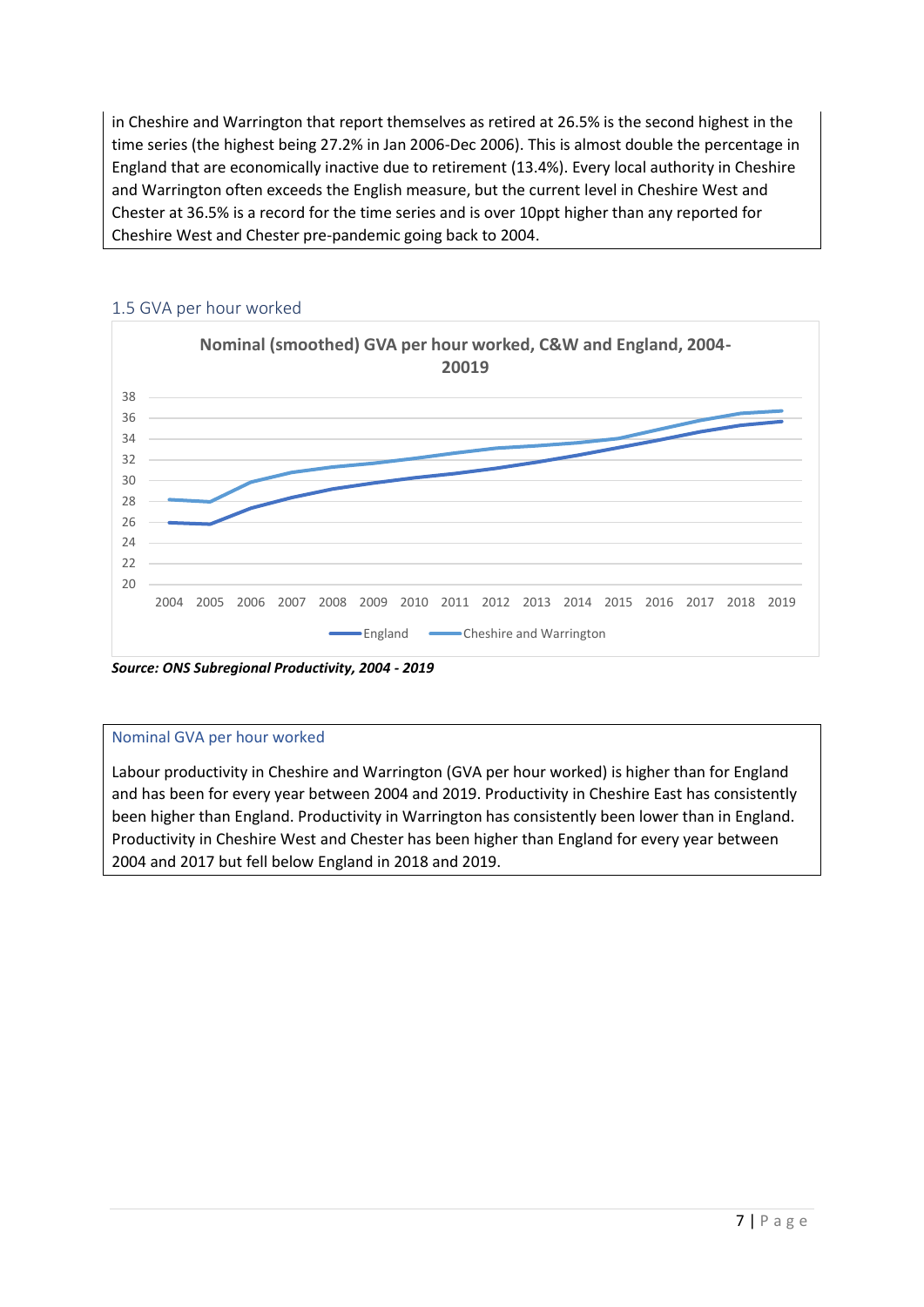



*Source: Annual Survey of Hours and Earnings*

## Median gross weekly wage for full-time workers<sup>6</sup>

The chart above sets out the data, over time, for the median gross weekly wage for full-time workers in Cheshire and Warrington and England. Wages have been slightly higher for residents of Cheshire and Warrington than England over the last eight years. On the other hand, Cheshire and Warrington workplace wages have been consistently lower than England and lower than resident's wages, although the median has demonstrated a recent convergence with English pay.

The differences between the figures for residency and workplaces suggest that either residents commute for higher paid jobs outside of Cheshire and Warrington, or that non-residents commute to do lower paid jobs within Cheshire and Warrington, or a combination of the two. The job density in Cheshire and Warrington is high, and Census 2011 data shows that, at that time, the LEP was a net importer of Labour. It therefore seems probable that both explanations will apply to some extent.

The median Gross weekly pay for Cheshire and Warrington residents was £630.7 which was higher than that for the England figure of £613.3. Male full-time workers were paid more in Cheshire and Warrington than in England, females slightly less. Whilst pay for females exceeded that of England in both Cheshire East and Warrington, the overall figure for females was brought down by female wages in Cheshire West and Chester.

When hourly rates are considered, the hourly rates in Cheshire and Warrington were higher than in England overall and for male full-time workers, but again lower for female workers.

When median earnings by place of work is considered, the overall levels for gross weekly earnings; the levels for male full-time weekly earnings; and the levels for female weekly earnings were all lower for Cheshire and Warrington than for England. The hourly rates for both male and female fulltime workers were also below those for England.

ONS publishes data on earnings and employment statistics from Pay As You Earn (PAYE) Real Time Information (RTI) made available by HMRC. This data does not cover all residents – it only includes residents on PAYE – but it provides a good basis to understand changes to the levels of wages in an

<sup>6</sup> Ibid, Section 3.6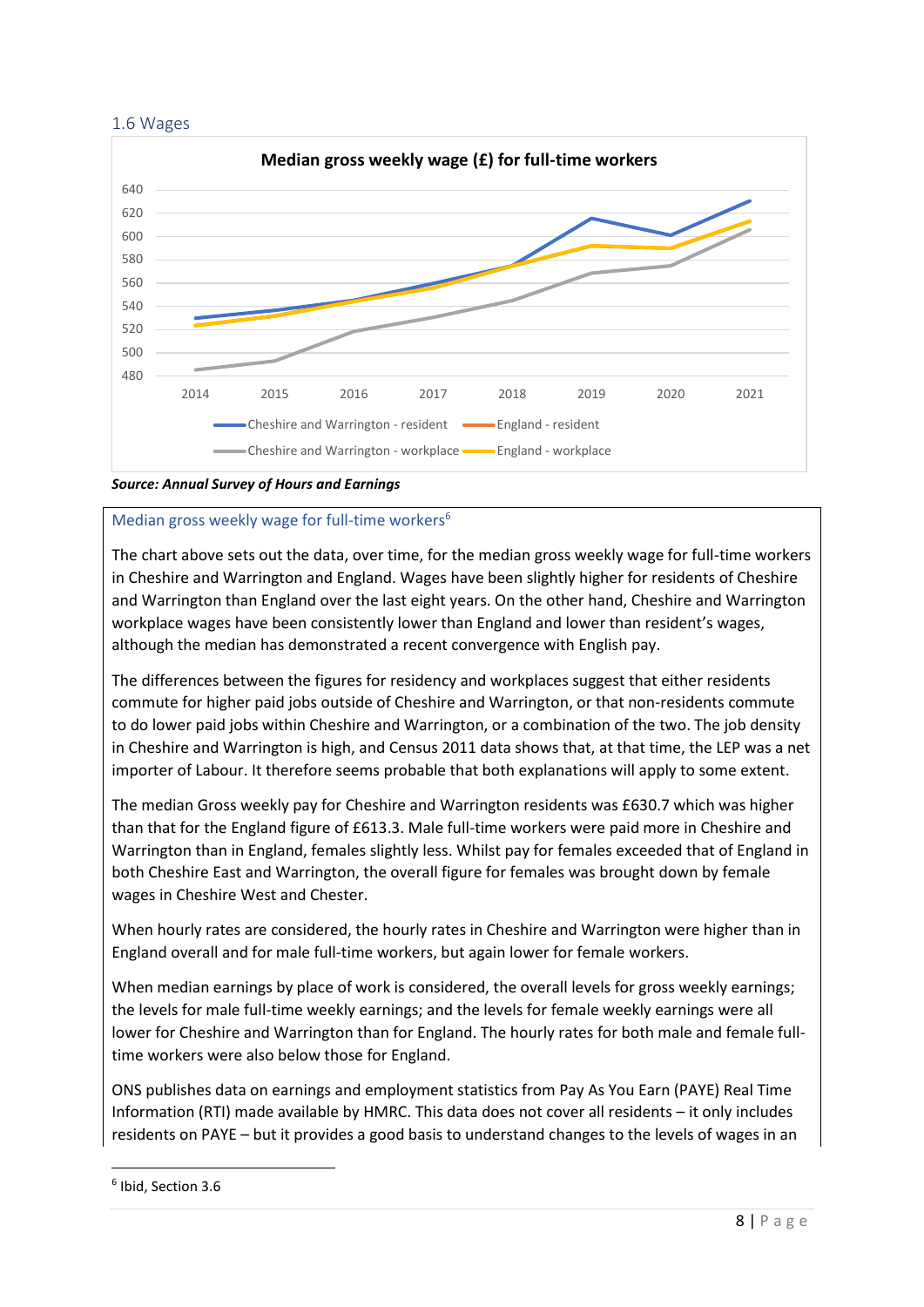area. It shows that the impact of the pandemic in depressing wages seemed to have ended by August 2020.

The Real Living Wage Foundation calculates each year the hourly rate that people need to receive based on living costs. The Real living Wage for 2021/2022 is £9.90. More than 10% of employees in Cheshire and Warrington earn less than the Real Living Wage with this also being the case in all three local authorities.



# 1.7 Population

# *Source: ONS Population Estimates*

# Population by age group<sup>7</sup>

The Office for National Statistics (ONS) estimates that Cheshire and Warrington has a population of 939,900 people with 386,700 resident in Cheshire East, 343,800 resident in Cheshire West and Chester and 209,400 resident in Warrington. Overall, the population in Cheshire and Warrington is 51% female, 49% male; with a similar gender split being reflected in all three local authorities. The working age population (ie aged 16-64) constitutes a lower percentage of the total population for Cheshire and Warrington and all three of its Local Authorities than is the case for England. This is also true for both the male and female working age population.

Cheshire and Warrington's age profile is skewed towards the older age groups. In particular, the proportion of those aged between 0 and 44 (for every age band in this range) is lower than England, whereas the proportion of those aged 45 and above (for every age band in this range) is higher.

Not only is the age profile of Cheshire and Warrington older than for the country, but the area's population is also forecast to further age, as is that of England. Quite significant population increases are forecast in Cheshire and Warrington for 5 of the 6 age bands over 60 (the exception being for those aged 70-74 years). Conversely the only age band forecast to grow by more than 10% for the under 60s in Cheshire and Warrington is the 16–18-year-old population where a growth of 13% is

<sup>7</sup> Ibid, Section 3.1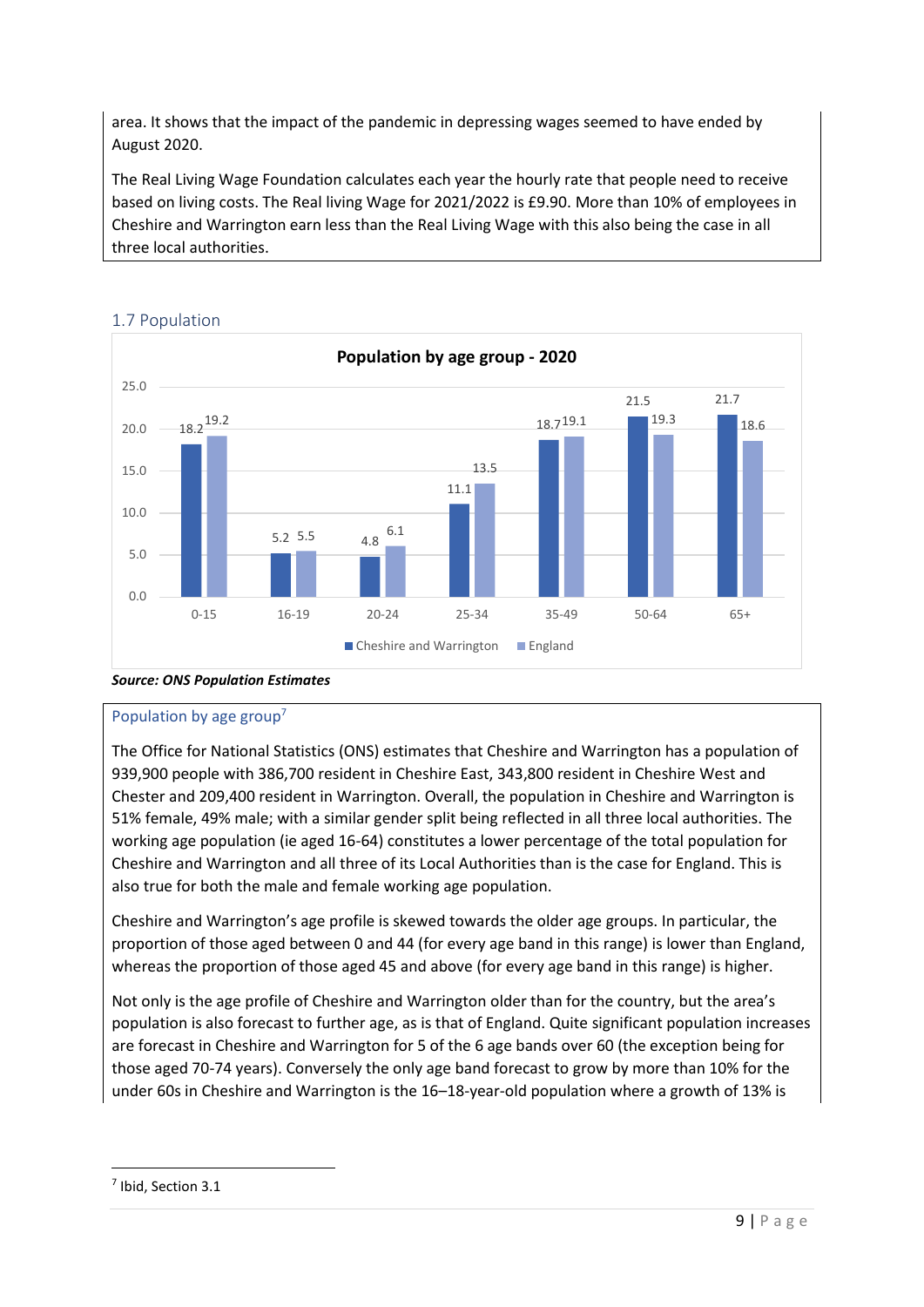forecast for 2030. This population growth of 16–18-year-olds will put pressure on the capacity of the Further Education system in Cheshire and Warrington.

This pattern of change over the next 10 years sees large outflows from the working age population which will not be fully offset by inflows of young people. This will mean that a significant proportion of employers' future demand for skills will need to be met from either the existing resident adult population, or increased inward commuting, or increased migration, rather than solely from the inflow of skilled young people. Inward commuting is already high, and the broader context makes increased migration less likely, so the focus will increasingly be on the resident population. This will put increased pressure on the capacity of the existing Further Education system in Cheshire and Warrington.



## 1.8 Claimant Rate

*Source: NOMIS, Oct 2021*

## Claimant Rate<sup>8</sup>

The Cheshire and Warrington claimant rate has increased from 2.3 % in February 2020 to 3.7% in September 2021. However, the rate of recovery from the pandemic's impact on the labour market (by this measure) has been faster in Cheshire and Warrington than in England, with Cheshire and Warrington going from being 0.7% below the English rate at the onset of the pandemic to 1.4% below England by September 2021. The claimant rate is lower in Cheshire and Warrington for every age band when compared with England and the Northwest.

<sup>8</sup> Ibid, Section 3.2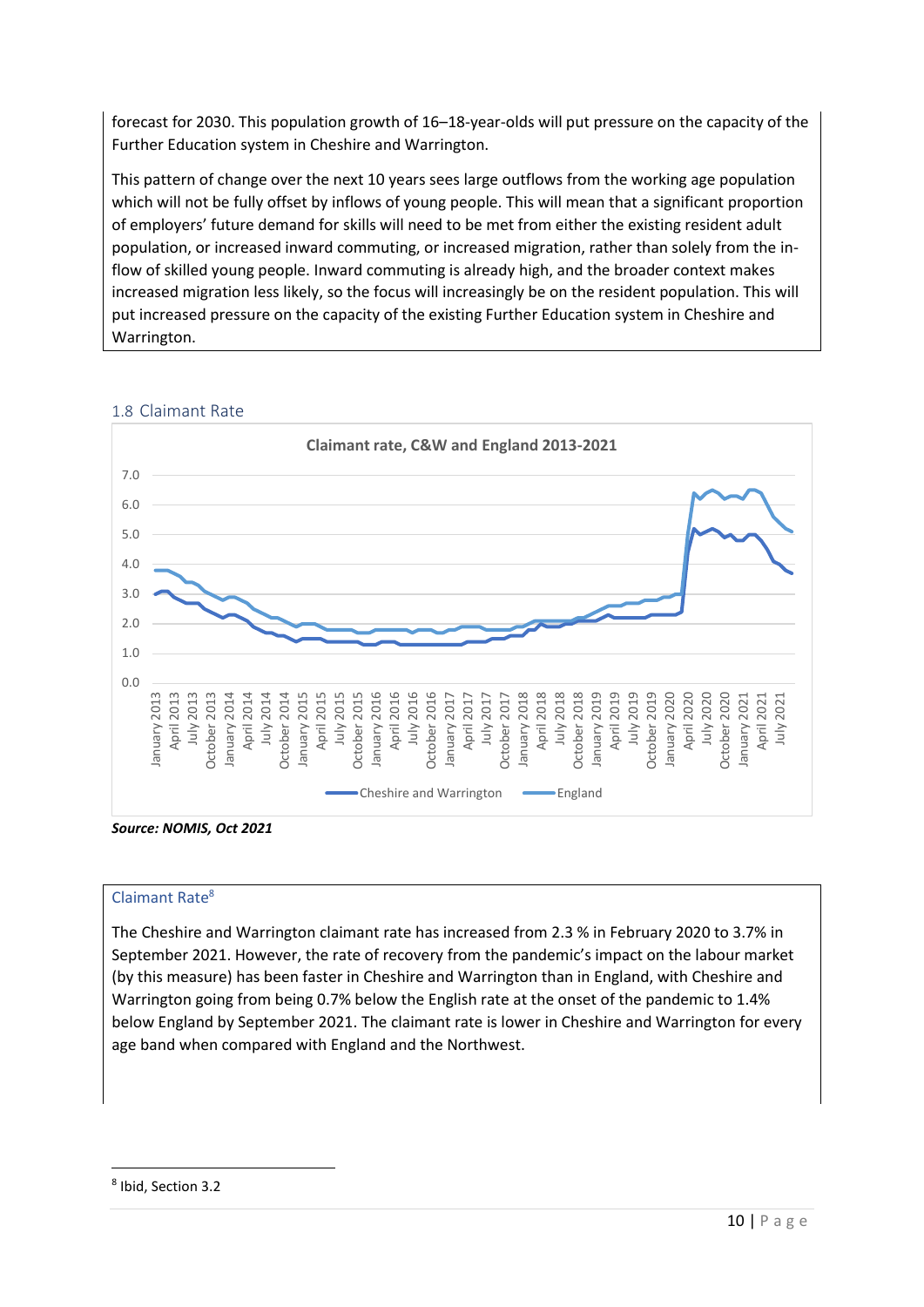A higher percentage of 18-24 and 18-21 year olds are claimants in Cheshire and Warrington than is the case for the population as a whole. This is also the case for England and the Northwest region.

Claims of Universal Credit by those seeking work increased from 11,819 in February 2020 to a peak of 26,453 in May 2020 and were at 18,478 by October 2021 – an increase of 56% over the duration of the pandemic to October 2021. It is notable that the number of people claiming for less than a year decreased between February 2020 and October 2021, whilst the volume claiming for 1 year or more increased from 4,856 in February 2020 to 12,812 in October 2021 – an increase of 164%. There was a 209% increase in the numbers claiming for more than three years between these dates and a 150% increase in numbers claiming for between 1 and 3 years.



*Source: SAP Core Indicators/IMD2019*

## 1.9 Deprivation

## Income, Employment and Education deprivation<sup>9</sup>

The most deprived Lower Super Output Areas (LSOAs) in Cheshire and Warrington, as measured by the 2019 Index of Multiple Deprivation (IMD2019), are concentrated in Warrington, Crewe and Ellesmere Port, with further pockets in Chester, Winsford, Northwich and Macclesfield.

The chart above provides data on the proportion of neighbourhoods in the most deprived decile for three Domains of the IMD2019 – Income; Employment; and Education and Skills.

A high proportion of C&W LSOAs fall into the most deprived national decile for the 'geographical barriers' subdomain of IMD2019.

<sup>&</sup>lt;sup>9</sup> Ibid, Section 3.7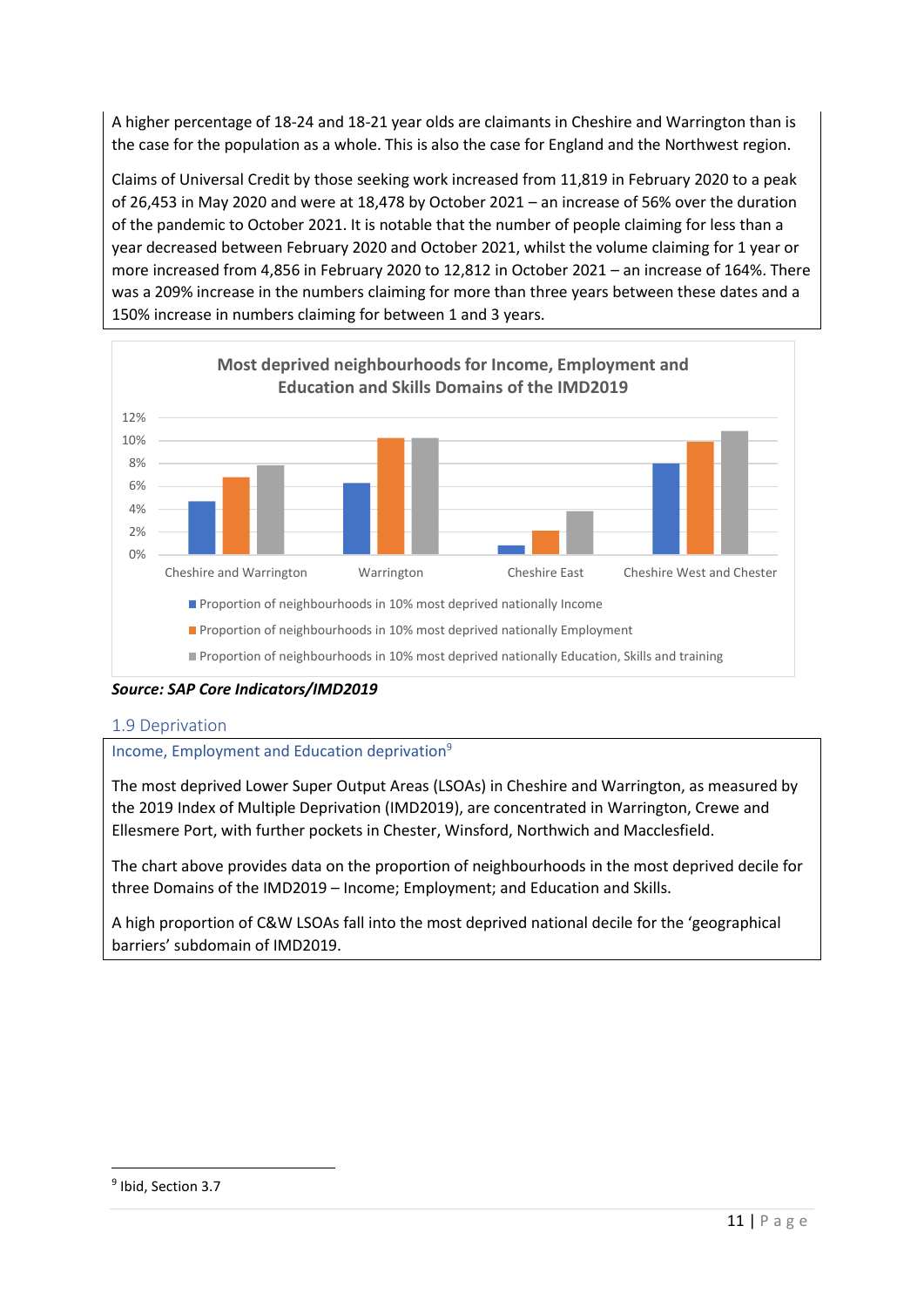# 2. Skills Supply

## Skills Supply – Summary<sup>10</sup>

Residents of Cheshire and Warrington have slightly higher skills and slightly higher skilled occupations than is the case for England. However, the proportion of the workforce qualified to Level 3 or above is approximately 20 percentage points lower than in Germany. German levels would see over 100,000 more people in Cheshire and Warrington with this type of qualification.

The delivery of substantial Level 3 qualifications for adults is low and declining across Further Education and apprenticeships in Cheshire and Warrington. In 2018/19, there were 6,049 substantial L3 starts across both routes (ESFA localities datacube). On current success rates that might equate to c4,500 achievements per annum. Compared to lower Levels of learning in FE, the take up of Certificates and Diplomas at Level 3 by adults (2016-2019) is low. For example, a ward with a rate of 9 learning aim starts per 1000 adult population would appear in the top decile for Level 3 Certificate and Diploma delivery and the bottom decile for Level 2 Certificate and Diploma delivery.

GCSEs in English and Maths are prerequisites for learners to succeed at Level 3. Between 2016 and 2019 there was a 40% decline over three years in the number of adults starting GCSE English and Maths in Cheshire and Warrington.

Although a higher proportion of employers in Cheshire and Warrington provided training than their English counterparts, a lower proportion of employees received training in Cheshire and Warrington. Overall, 57% of employees received some form of training compared to 60% in England. The proportion of employees trained to a qualification was 9% in Cheshire and Warrington compared to 11% in England.

Too few disadvantaged 16-year-olds progress to a sustained place in education; too few disadvantaged young people achieve Level 2 aged 19; and too few disadvantaged young people achieve a Level 3 aged 19. The attainment of Young People is linked to where they live: young people do less well in the parliamentary constituencies of Ellesmere Port and Neston, and Crewe and Nantwich than elsewhere. 12% of children do not have satisfactory access to the internet.

There are very significant gender disparities in Level 3 delivery to young people across all routes (apprenticeship, vocational, academic). This further embeds a significant structural deficiency in the labour market where some occupations only draw on the talents of half of the population. For example, males started 75% of apprenticeships in Information and Communication Technologies, 98% in Construction, Planning and the Built Environment, 93% in Engineering and Manufacturing Technologies. Conversely 92% of Advanced Apprenticeships in Health, Public Services and Care were started by females.

The delivery of "digital skills" learning aims at all levels in FE has decreased by 19% from 2016/17 to 2018/19 (a 22% decrease for Level 3). The proportion of female participation in digital skills in Cheshire and Warrington is too low at every level, and across all ages, being as low as 25% for Level 4+ provision.

In 2018/19 Halton, Wirral, St Helens and Wigan each had in excess of 1,000 adult (19+) learners enrolled with Cheshire and Warrington providers. Funding for adult learning has now been devolved (from 2019/20) in all these places and these volumes are expected to have decreased significantly as a consequence.

<sup>&</sup>lt;sup>10</sup> Ibid. Section 5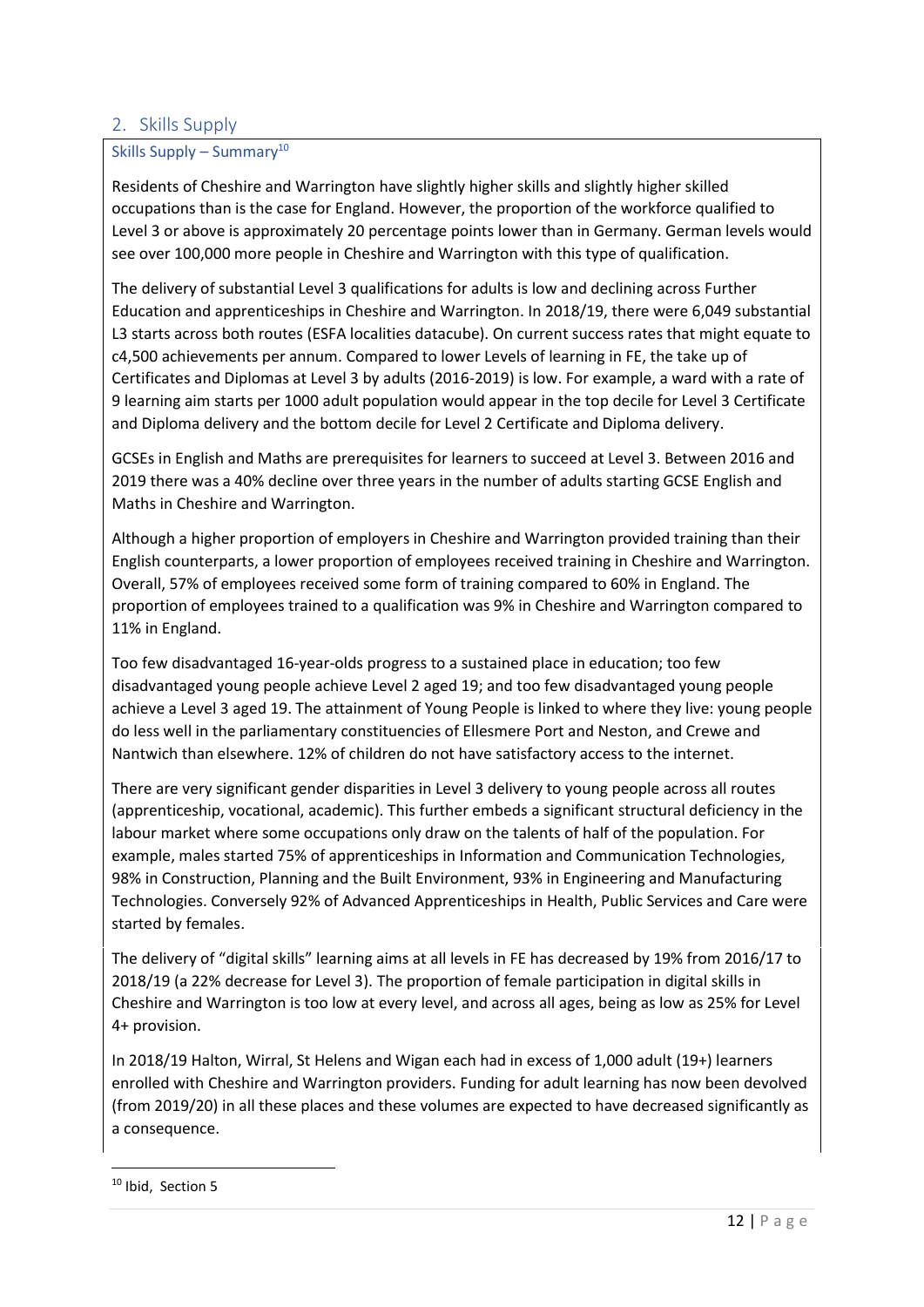10% of adult apprentices reported that they had a disability, learning difficulty or health problem. This is less than half the proportion of adult learners in Further Education. It is not clear why the difference between the two routes should be so marked.

In 2018/19, one fifth of all learning aims for adults in Cheshire and Warrington were funded by ESF. Only a quarter of ESF funded learning aims for adults were started by females.



## 2.1 Qualifications

*Source: ONS annual population survey (Jan-Dec 2020), % is of resident population of area aged 16-64*

## Qualifications levels $^{11}$

The percentage of the population qualified to Level 4+ (L4+) in Cheshire and Warrington is slightly higher than the English percentage. However, this disguises variation across the three local authorities, with Cheshire West and Chester having a higher proportion qualified to L4+ than England, whilst the proportions qualified at this level are lower than England in Cheshire East and Warrington. The proportion qualified to Level 3 and above (L3+) is higher than England in Cheshire and Warrington, Cheshire East and Cheshire West and Chester, although the proportion is lower in Warrington.

The most deprived areas for the IMD2019 Adult Skills Subdomain can be found in Warrington, Crewe, Ellesmere Port and Winsford, with further pockets in and around Chester, Northwich, and Macclesfield.

<sup>&</sup>lt;sup>11</sup> Ibid, Section 5.3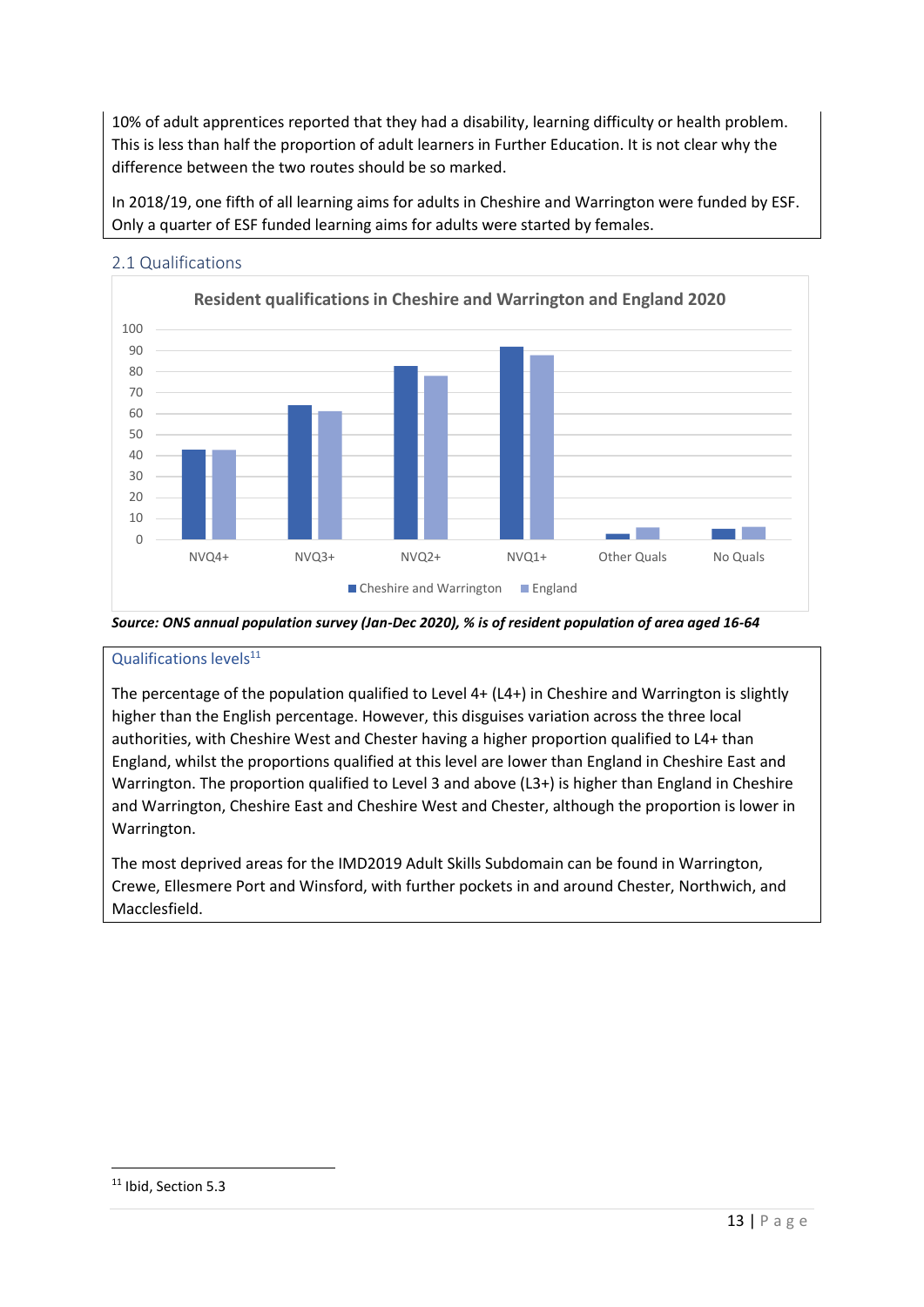## 2.2 Adult Education



#### *Source: Further Education and Skills, underpinning data, DFE*

## Further Education and Training Achievements<sup>12</sup>

There were 363 Learning Providers that delivered one or more FE learning aims to adults in Cheshire and Warrington LEP between 2016 and 2019. In 2019/20, over 25% of AEB investment was pepperpotted across more than 200 providers, which equated to an average investment of less than £10k per provider (ESFA Localities data cube) for this part of the budget.

Between 2016 and 2019, starts on non-European Social Fund (ESF) funded learning aims grew 10% from 19,350 in 2016/17 to 21,289 in 2018/19. 41% of all starts between 2016 and 2019 were below Level 2 and a further 37% were at Level 2.

In the period 2016-2019, 56% of starts not funded by ESF were associated with female learners and 44% with male learners. The general population of Cheshire and Warrington splits 51% female, 49% male. However, only 24% of ESF-funded starts were by females. It is important that future Shared Prosperity Fund investment does not repeat this gender disparity.

The volume and sector subject area split of learning aim achievements for 2020/21 is set out in the chart above. In interpreting data that aggregates all learning aims, it is important to understand that not all learning aims are equal. For example, an unemployed person on a Sector Work Based

<sup>&</sup>lt;sup>12</sup> Ibid, Section 5.4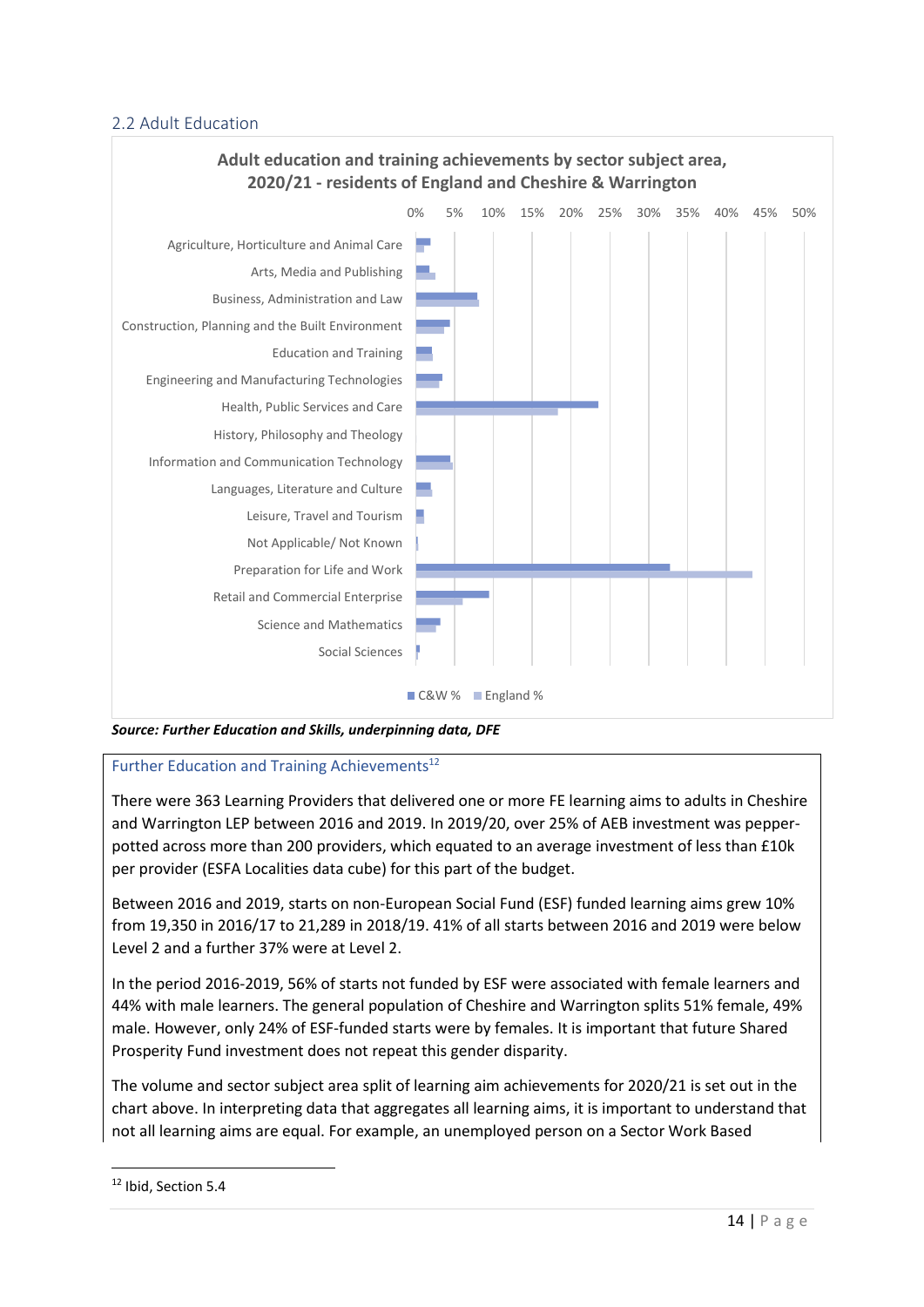Academy programme (ie a skills programme linked to a specific employment vacancy) might enrol at the same time on four or five short units of learning/learning aims (eg safe handling, customer service, employability etc) which, in total, constitute their programme of learning. Conversely an Access to Higher Education Diploma will have several quite substantial modules, but it will be recorded as a single 'learning aim'. In the chart above, for example, the very high volume of learning aim achievements in 'Preparation for Life and Work' will reflect the volume of delivery of English, Maths and ESOL; but will also, in part, reflect that learners will undertake short learning aims classified as being in this SSA alongside other learning aims which may be more substantial.

Gender disparities are apparent in the volume of achievements in several vocational areas including 'Health, Public Services and Care' and 'Leisure, Travel and Tourism' (high proportions of female learners); and in 'Engineering and Manufacturing Technologies' and 'Construction, Planning and the Built Environment' (high proportions of male learners).

The most recently published Overall Achievement Rate for 19+ Learners in Education and Training (ie in ESFA funded provision, normally classroom based, excluding apprenticeships) for learners resident in Cheshire and Warrington (all institutions) stood at 90.6%, 1.5% higher than the national rate of 89.1% (National Achievement Rate Tables - NARTs). Both the pass rate and the retention rate were higher than the national figures. The achievement rate for residents in General FE colleges was very slightly lower (0.3%) in Cheshire and Warrington than was the case nationally with this being attributable to a lower (0.5%) retention rate. Whilst volumes in Other Public (eg Local Authorities) and Private Sector providers were lower than those delivered in colleges, the achievement rate in both exceeded the national benchmarks, significantly so in the case of Other Public (9.3% higher). This had the effect of pulling up the overall achievement rate for residents in Cheshire and Warrington.

Analysis of FE learner achievement by ward suggests that there does not appear to be a straightforward relationship between deprivation and overall FE adult achievement rates.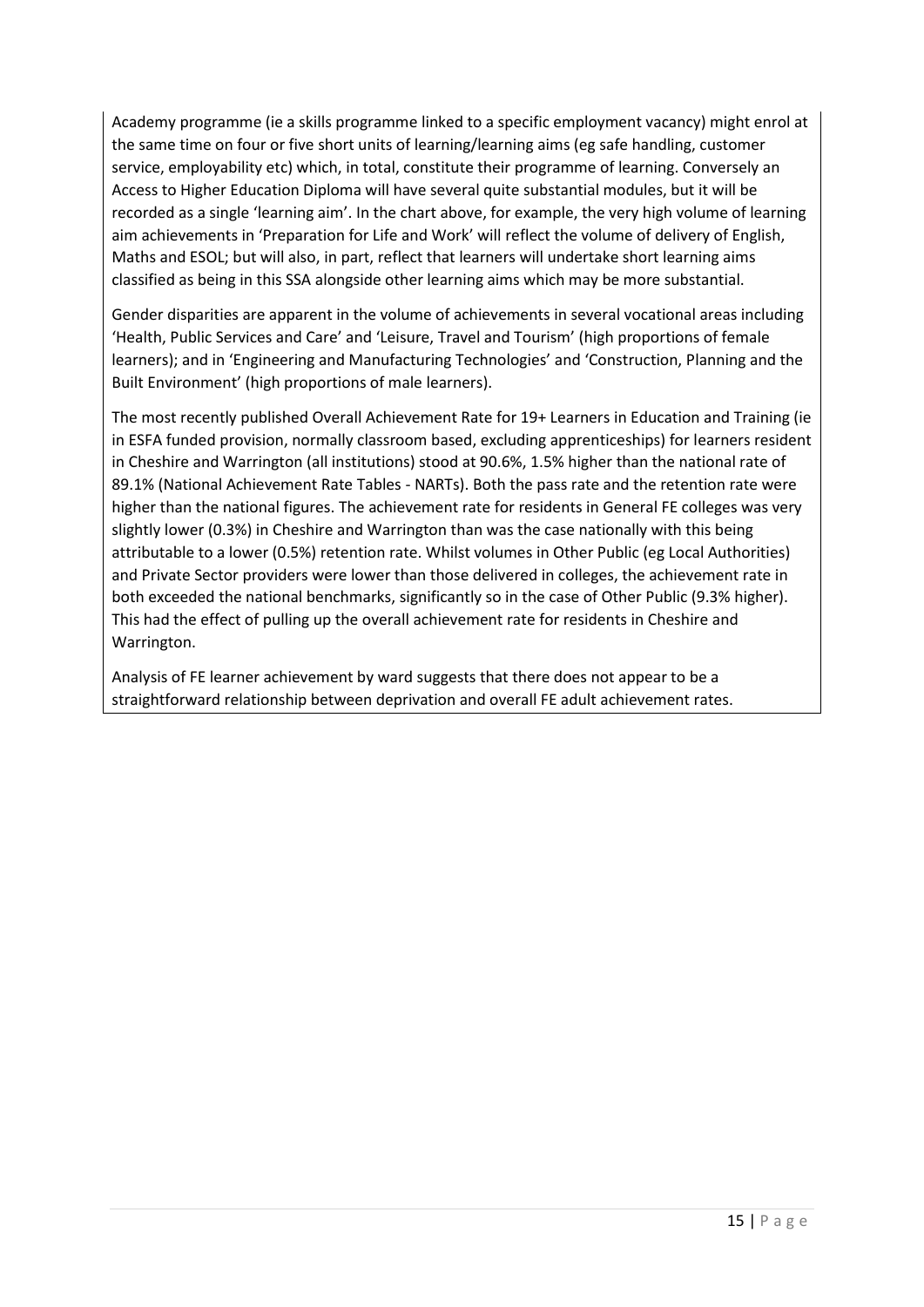# 2.3 Apprenticeships



*Source: DfE, Apprenticeship Achievements Underlying data*

## Apprenticeship Achievements<sup>13</sup>

In line with national reductions, there was a decline of 28% in apprenticeship starts by LEP residents between 2016/17 and 2018/19; with a 31% reduction in starts by 16-18 year olds; a 30% reduction in 19-24 year old apprentices; and a 24% reduction in 25+ apprentices (ESFA localities data cube).

For young people, there was a large decline (44%) in apprenticeship starts at Level 2. Every local authority suffered a decline in 16-18 participation in apprenticeships, the largest percentage decline being in Cheshire West and Chester. There were large drops in young people's apprenticeship starts in Business, Administration and Law, and Retail and Commercial Enterprise.

For adults, the most significant decline was 60% in Level 2 apprenticeships. Level 3 adult apprenticeships declined by 18%. By contrast, adult apprenticeship volumes at Level 4+ almost doubled (98% increase) over this period. The decline in adult apprenticeship starts was not uniform across all sector subject areas. In fact, there was an increase of adult apprentices in Information and Communication Technology and in Agriculture, Horticulture and Animal Care. On the other hand, adult apprenticeships in Retail and Commercial Enterprise declined by 40%; Health, Public Services and Care declined by 32%; Engineering and Manufacturing Technologies declined by 38%; and adult apprenticeships in Business, Administration and Law declined by 21%.

There were significant gender disparities in FE and apprenticeships by learners aged 16-18 in 2018/19. There were high proportions of female starts in Retail and Commercial Enterprises, and in

<sup>&</sup>lt;sup>13</sup> Ibid, Section 5.4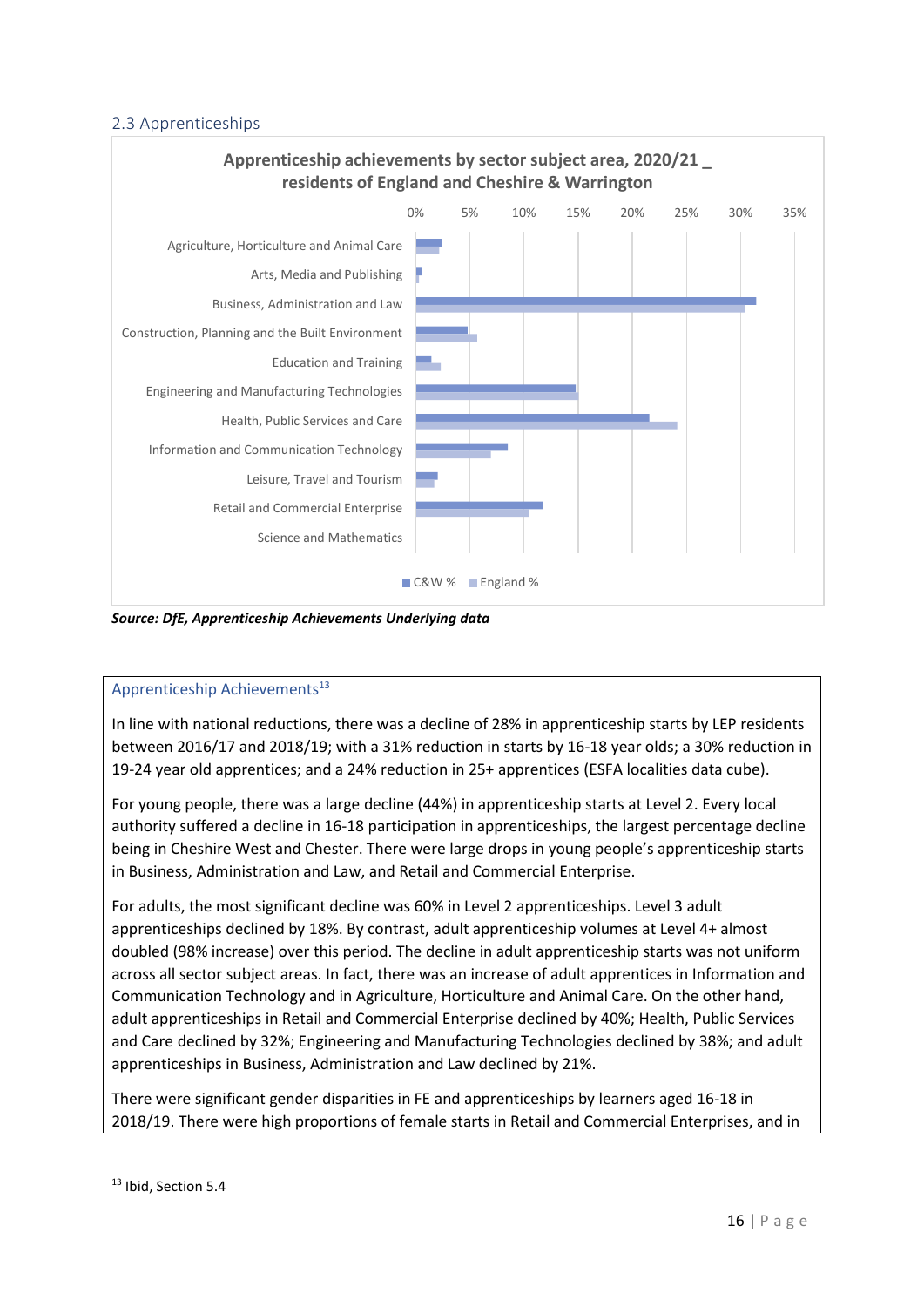Health, Public Services and Care. There were high proportions of male starts in Engineering and Manufacturing Technologies; Construction and the Built Environment; and Information and Communications Technology. There is a similar picture for adults. Only 14% of adult apprenticeships in Health, Public Services and Care were started by males. Similarly, only 11% of adult apprentices in Engineering and Manufacturing Technologies were female and only 5% of adult apprentices in Construction, Planning and the Built Environment were female.

10% of adult apprentices reported that they had a disability, learning difficulty or health problem. This is less than half the proportion of adult learners in Further Education. It is not clear why the difference between the two routes should be so marked.

The table above illustrate that differences in the proportions of apprenticeship achievements in Cheshire and Warrington compared to England tends mostly to mirror the differences in the respective industrial structures (LQs reported above).

The apprenticeship achievement rate for residents of Cheshire and Warrington aged 16-18 in all providers in 2018/19 was 65.3% which was 2.9% lower than the rate for England. The apprenticeship achievement rate for every type of provider was lower for Cheshire and Warrington 16-18 residents than for England as a whole. The achievement rate for 19-23 apprenticeships in Cheshire and Warrington in 2018/19 was very slightly lower than the National (67.6% vs 67.7%). The achievement rate for 24+ apprenticeships was higher overall and higher for all Levels in Cheshire and Warrington than national.

The 16-18 FE achievement rate for all types of provider at all levels in Cheshire and Warrington in 2018/19 was 85.6% which was higher than that for England (82.6%). The Cheshire and Warrington wards with an estimated 16-18 achievement rate below 70% in 2018/19 were Wolverham; Neston; Wilmslow Dean Row; Blacon; Central & Grange; Culcheth, Glazebury and Croft; Macclesfield South; Odd Rode; Wilmslow Lacey Green; Disley; and Lache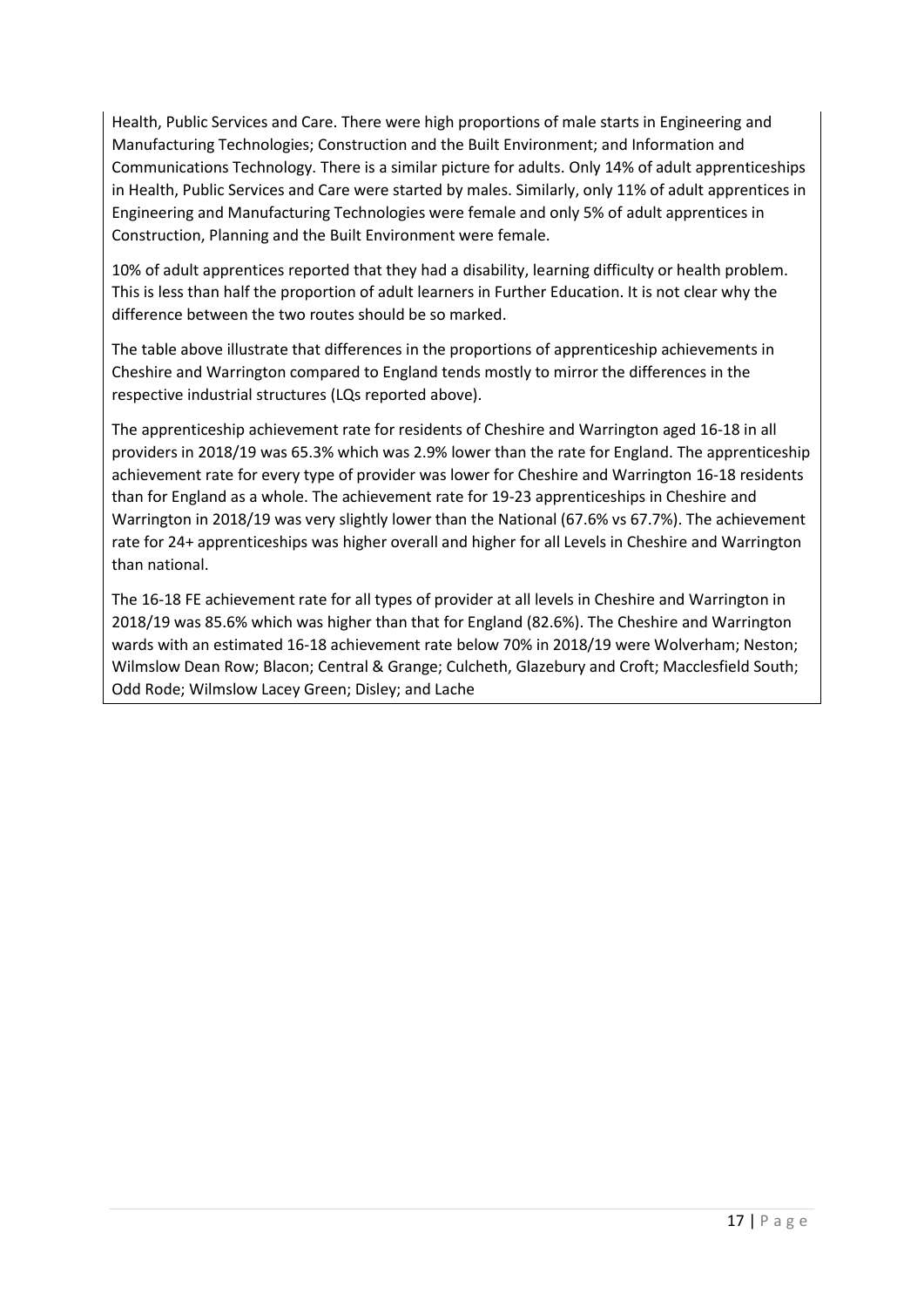## 2.4 Higher Education



*Source: HESA, [www.hesa.ac.uk](http://www.hesa.ac.uk/) , published under the [Creative Commons Attribution 4.0 International \(CC BY](https://creativecommons.org/licenses/by/4.0/)  [4.0\)](https://creativecommons.org/licenses/by/4.0/) licence*

## HE Qualifiers<sup>14</sup>

The data in the chart above reflects students studying at the University of Chester, rather than students who are domiciled in Cheshire and Warrington. Since the Level 6 and above labour market is national (or international), and providers recruit to their specialisms and areas of excellence, it would be surprising to find an exact alignment between a HE provider's delivery and local economic demand. The chart tells us that there were higher proportions of qualifiers at the University of Chester compared with all HE in subjects allied to medicine, biological sciences, psychology, agriculture, and education.

In 2019/20, there were 13.5k enrolments at the University of Chester with more than twice as many women as men enrolled. The highest volume of enrolments at the University of Chester were in subjects allied to medicine (21%), business and management (15%) and education and teaching (10%).

<sup>&</sup>lt;sup>14</sup> Ibid, Section 5.4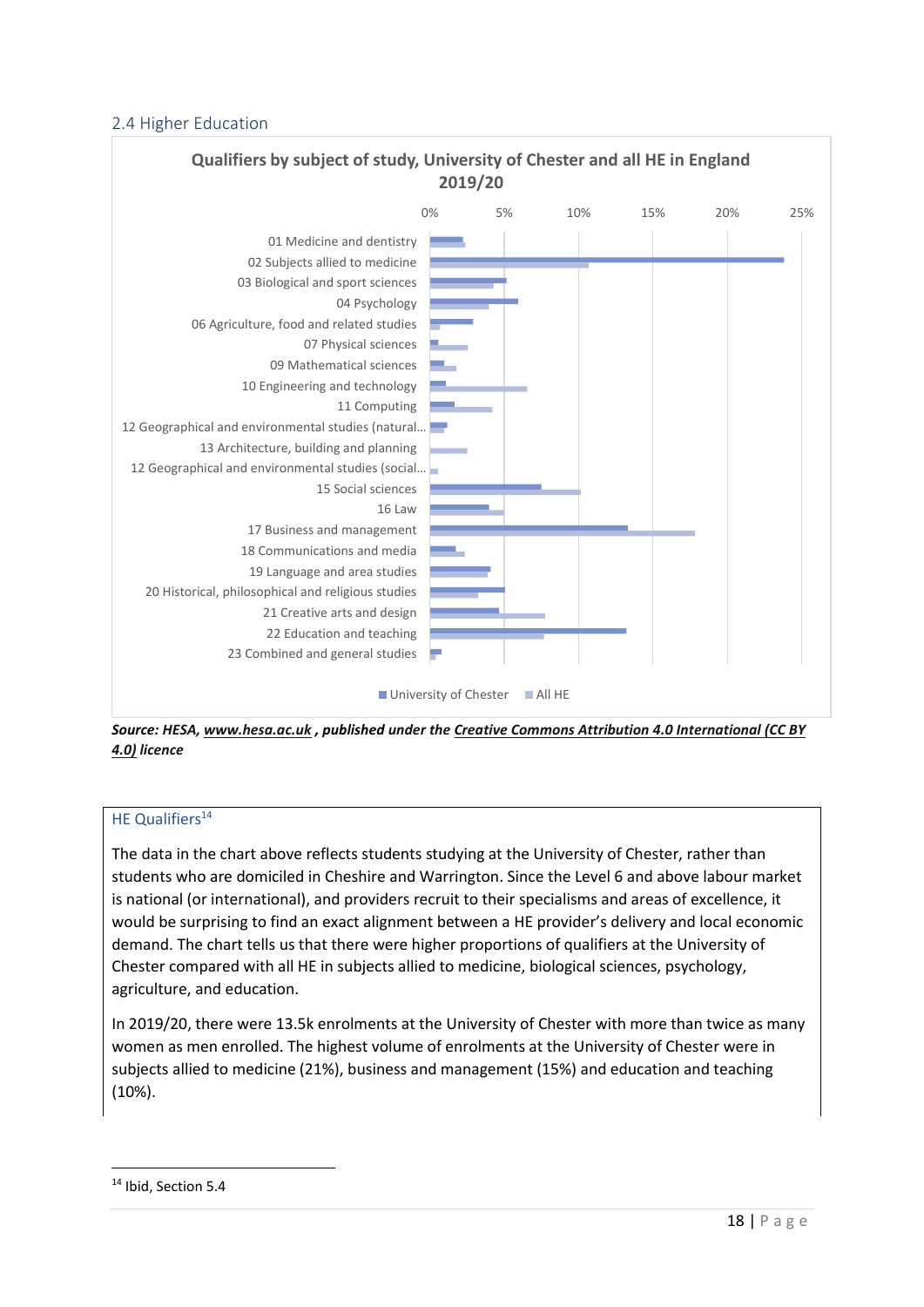In 2018/19, 6,875 adult residents of Cheshire and Warrington secured a qualification from a Higher Education Institution; 1,200 adult residents started a Level 4+ Apprenticeship programme; and there were 949 Level 4+ class-room based learning aim starts by adults in Further Education.

The main class-room based Level 4+ qualifications for adults delivered in Further Education were Certificates, Diplomas and 'Other Non-Regulated' (these can be Degrees and Foundation Degrees awarded by universities) learning aims. Between 2016 and 2019, 2,951 such learning aims were delivered. Level 4+ starts declined 12% from 1080 in 2016/17 to 949 in 2018/19. In this period, starts on Level 4+ Certificates increased by 72%, whilst there were decreases of 35% in Level 4+ Diplomas and of 17% in 'Other Non-Regulated' starts.

Eight FE providers delivered 20 or more Level 4+ non-regulated learning aims to Cheshire and Warrington adult residents between 2016 and 2019. Only two of these providers were Cheshirebased (Cheshire College South and West and Reaseheath College), although Cheshire College South and West delivered more than 1 in 5 of all such starts.

Level 4+ Certificates and Diplomas were overwhelmingly delivered by providers headquartered in Cheshire and Warrington LEP, with Warrington & Vale Royal College and Cheshire College South and West both having delivered over 400 starts between 2016/17 and 2018/19. The most popular qualifications of this type were linked to Human Resource Management.

By contrast with adult Apprenticeships at lower Levels, starts by C&W residents on Level 4+ Adult apprenticeships almost doubled between 2016/17 and 2018/19. The most significant volume increases in this period were in Business, Administration and Law which increased from 395 starts to 697 starts; Health, Public Services and Care which increased from 156 to 251; Information and communications Technology which increased from 36 to 104; and Engineering and Manufacturing Technologies that increased from 15 to 79.



# 2.5 Key Stage 4

*Source: DfE, accessed December 2021*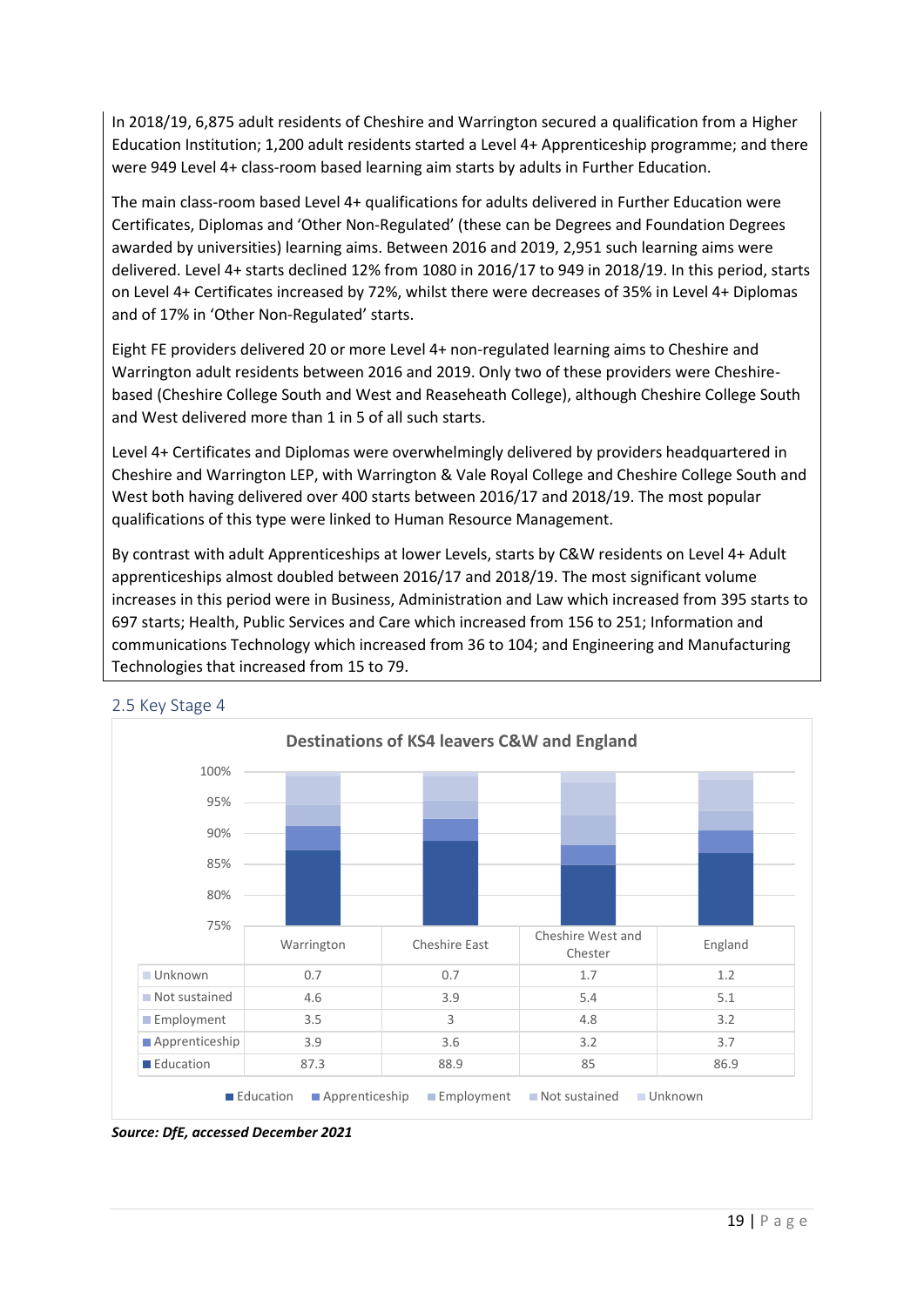## KS4 Destinations<sup>15</sup>

In 2019/20, a slightly higher percentage of Key Stage 4 leavers secured a sustained destination in Cheshire East and Warrington than in England (chart above). The percentage securing a sustained destination was lower than England in Cheshire West and Chester.

The 2019/20 data reveals that the proportion of disadvantaged pupils at Key Stage 4 who secure a sustained education destination was lower in Cheshire East (79.4%), Cheshire West and Chester (70.4%) and Warrington (77.5%) than for England (81.2%). The gap between disadvantaged pupils securing a sustained education destination compared to all other pupils was larger for all three local authorities (11.4% Cheshire East, 12.2% Warrington, 18.7% Cheshire West and Chester) than the English figure of 7.7%..

This may help explain, in part, why the proportion of C&W 19-year-olds eligible for free school meals that achieved a Level 3 has been at or below the English proportion for this cohort between 2005 and 2020. In England, the gap in attainment of Level 3 for those eligible and those not eligible for FSM has been approximately 25% in this period. The three Cheshire and Warrington local authorities have all consistently had a gap more than England, usually greater than 5 percentage points above the English figure in any given year.



## 2.6 Key Stage 5

*Source: DfE, KS5 destinations*

<sup>15</sup> Ibid Section 5.1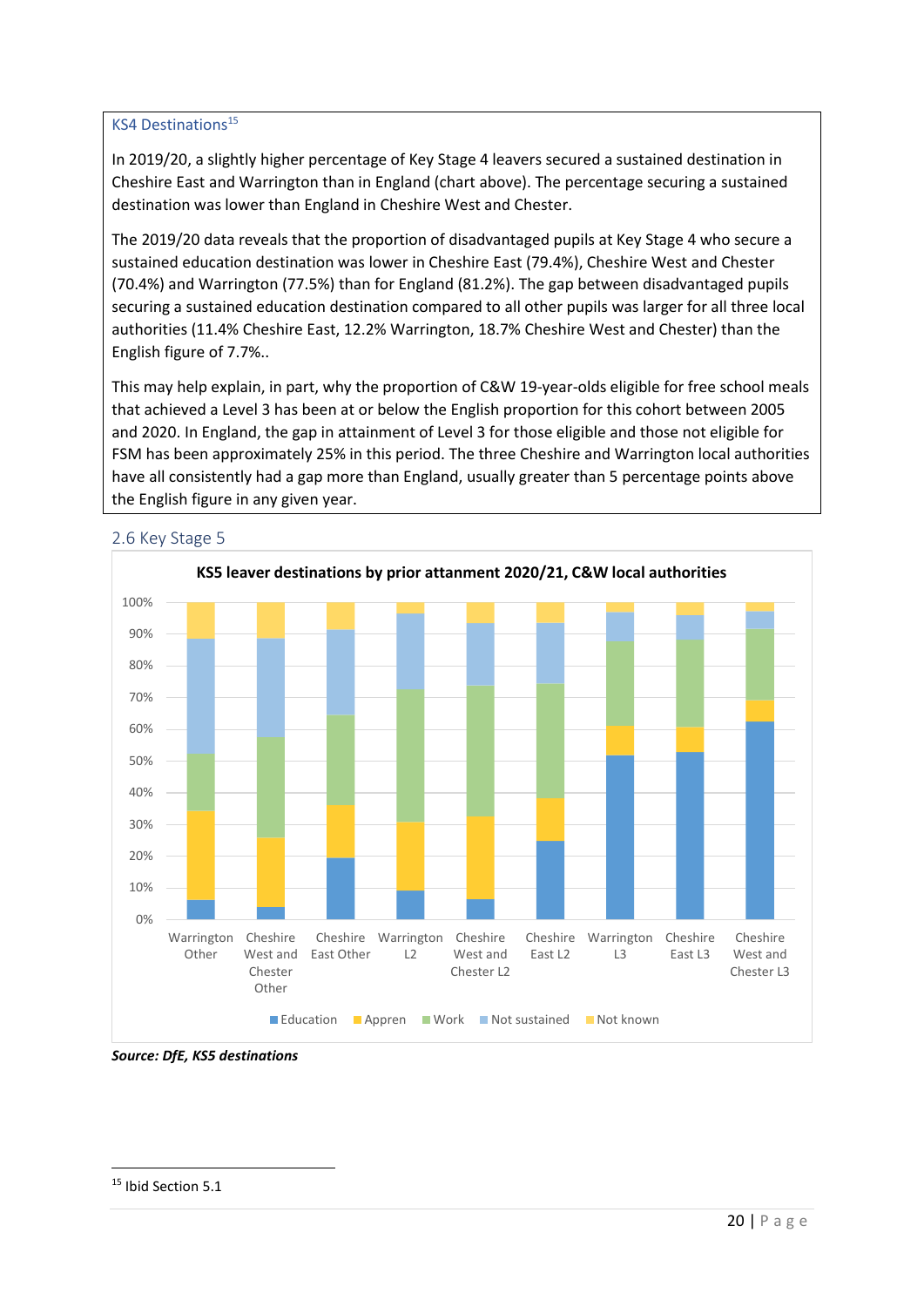## KS5 Destinations<sup>16</sup>

In 2019/20, the proportion of leavers at Key stage 5 that were able to secure a sustained destination was lower in Warrington than England for every level of prior attainment (chart above) and higher in Cheshire East than for England. In Cheshire West and Chester it was higher for learners with prior attainment at Levels 2 and 3 and lower at Level 1.

The most common destination for KS5 leavers with qualifications below L2 tended to be 'failure to secure a destination'; the most common destination for Level 2 KS5 leavers was to secure sustained employment; and the most common destination for Level 3 KS5 leavers was a sustained education destination.

The national Office for Students publishes TUNDRA data on HE participation rates for Lower Layer Super Output Areas (LSOAs). Many areas of Cheshire and Warrington perform reasonably well regarding progression to Higher Education. The areas with the lowest levels of HE participation are in Warrington, Ellesmere Port, Crewe, Winsford, Nantwich and parts of Macclesfield.

| Destinations for adult FE and skills learners 2018/19 (%) |                                |                  |          |                  |                  |          |  |
|-----------------------------------------------------------|--------------------------------|------------------|----------|------------------|------------------|----------|--|
|                                                           | <b>Cheshire and Warrington</b> |                  |          | <b>England</b>   |                  |          |  |
|                                                           | <b>Sustained</b>               | <b>Sustained</b> | Any      | <b>Sustained</b> | <b>Sustained</b> | Any      |  |
|                                                           | employment                     | learning         | learning | employment       | learning         | learning |  |
| Total                                                     | 66                             | 18               | 34       | 60               | 24               | 42       |  |
| All Level 2                                               | 73                             | 14               | 30       | 73               | 15               | 33       |  |
| (excluding                                                |                                |                  |          |                  |                  |          |  |
| Basic Skills)                                             |                                |                  |          |                  |                  |          |  |
| All Level 3                                               | 65                             | 40               | 48       | 62               | 41               | 51       |  |
| <b>Basic Skills</b>                                       | 58                             | 32               | 53       | 50               | 38               | 58       |  |
| <b>Below Level</b>                                        | 61                             | 9                | 27       | 49               | 16               | 35       |  |
| 2 (excluding                                              |                                |                  |          |                  |                  |          |  |
| <b>Basic Skills)</b>                                      |                                |                  |          |                  |                  |          |  |
| Level 4 and                                               | 77                             | 15               | 23       | 78               | 15               | 26       |  |
| Level 5                                                   |                                |                  |          |                  |                  |          |  |
| Other                                                     | 27                             | n/a              | 27       | 37               | 26               | 42       |  |
| Source: DfE                                               |                                |                  |          |                  |                  |          |  |

#### 2.7 FE and Apprenticeship Destinations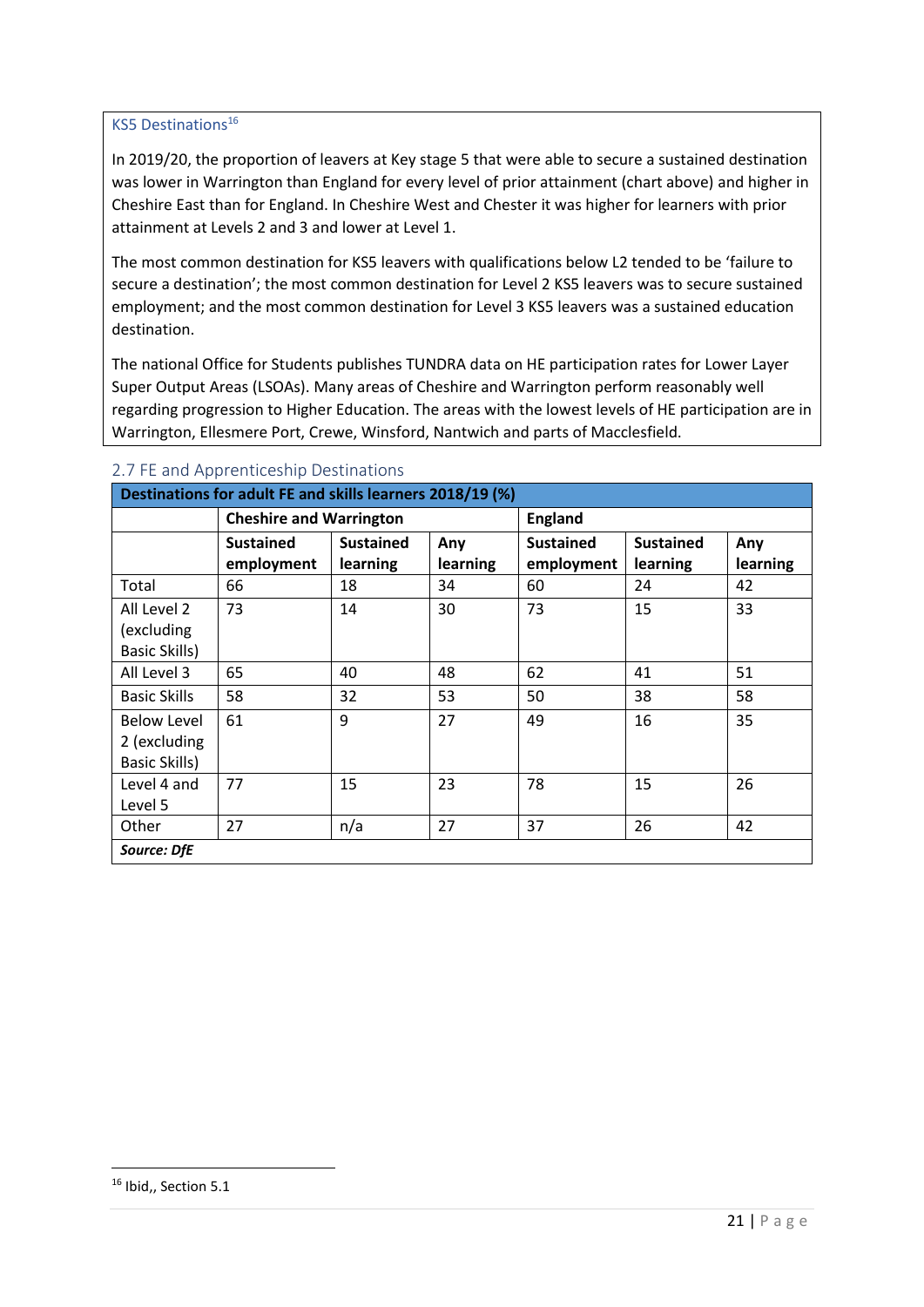| Apprenticeship destinations (all age) 2019/20 (%) |                                  |                         |                       |                 |  |  |
|---------------------------------------------------|----------------------------------|-------------------------|-----------------------|-----------------|--|--|
|                                                   |                                  | Sustained<br>employment | Sustained<br>learning | Any<br>learning |  |  |
| <b>Cheshire and</b>                               | All Apprenticeships              | 90                      | 16                    | 23              |  |  |
| <b>Warrington LEP</b>                             | <b>Advanced Apprenticeship</b>   | 91                      | 12                    | 18              |  |  |
|                                                   | Higher (Level 4) Apprenticeship  | 94                      | 16                    | 20              |  |  |
| Higher (Level 5+) Apprenticeship                  |                                  | 93                      | 4                     | 11              |  |  |
|                                                   | Intermediate Apprenticeship      | 88                      | 21                    | 29              |  |  |
| <b>England</b>                                    | All Apprenticeships              | 89                      | 18                    | 25              |  |  |
|                                                   | <b>Advanced Apprenticeship</b>   | 90                      | 13                    | 19              |  |  |
|                                                   | Higher (Level 4) Apprenticeship  | 93                      | 21                    | 26              |  |  |
|                                                   | Higher (Level 5+) Apprenticeship | 91                      | 7                     | 14              |  |  |
|                                                   | Intermediate Apprenticeship      | 89                      | 23                    | 31              |  |  |
| Source: SAP Core Indicators/DfE                   |                                  |                         |                       |                 |  |  |

## FE and Apprenticeship Destinations

Compared with England, a higher proportion of Cheshire and Warrington adult FE learners secure sustained employment on leaving FE and a higher proportion progress to sustained learning. The pattern of sustained destinations following participation in apprenticeships is slightly higher in Cheshire and Warrington compared to England.



# 2.8 HE Destinations and Region of Residence after Graduation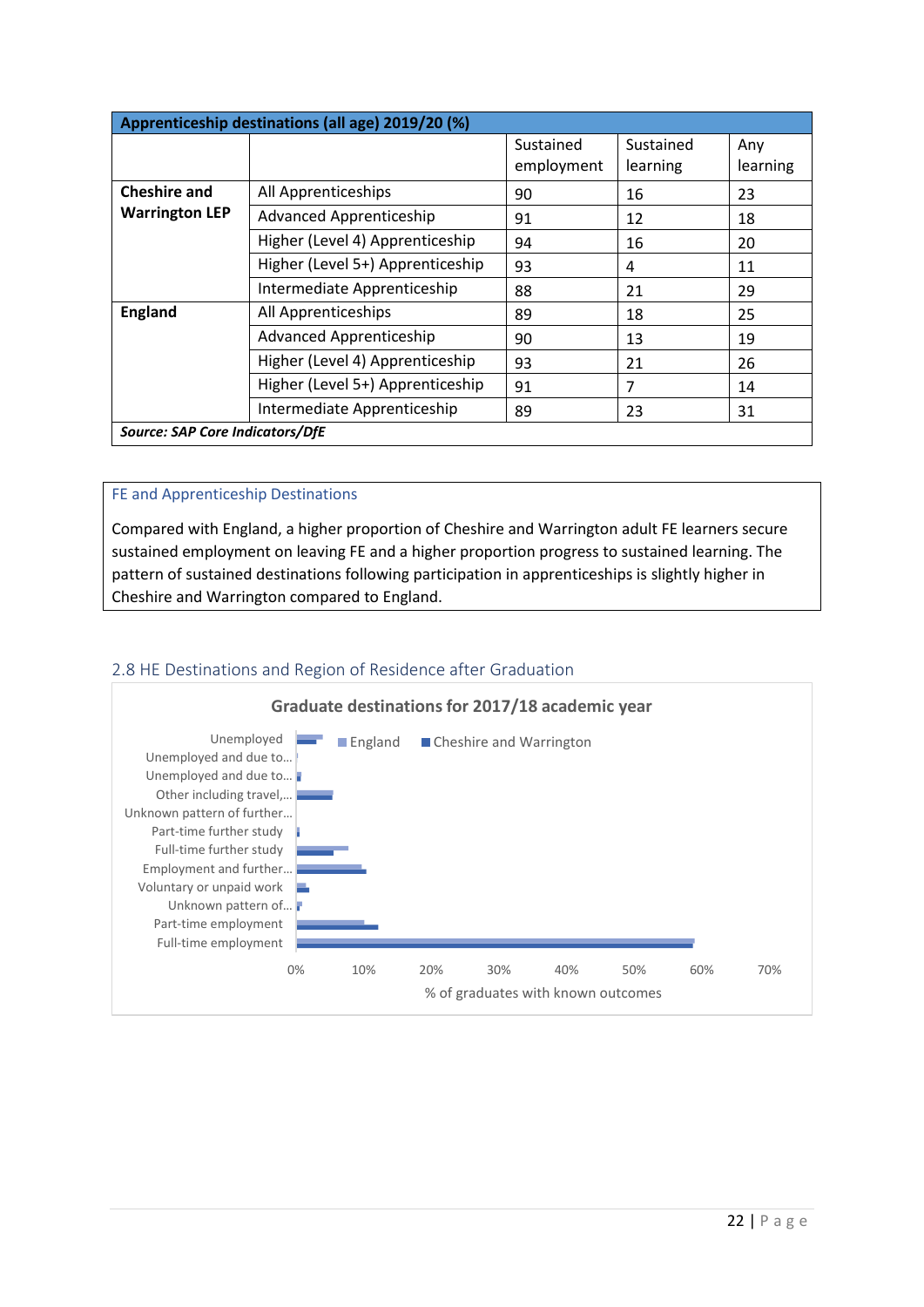

## HE Destinations and Region of Residence after Graduation

Information about the destinations of 2016/17 graduates in 2017/18 is provided in the first chart above. This data reflects students studying at providers in Cheshire and Warrington, rather than students who are domiciled here. Graduates from Cheshire and Warrington were slightly less likely to be unemployed; to be employed full time; and to be engaged in full-time further study. Conversely, they were more likely to be combining employment with further study, and more likely to be employed part-time.

The second chart above illustrates that most graduates from Cheshire and Warrington will still be resident in the North West region 1 year, 3 years and 5 years after graduation.



#### 2.9 Employer Training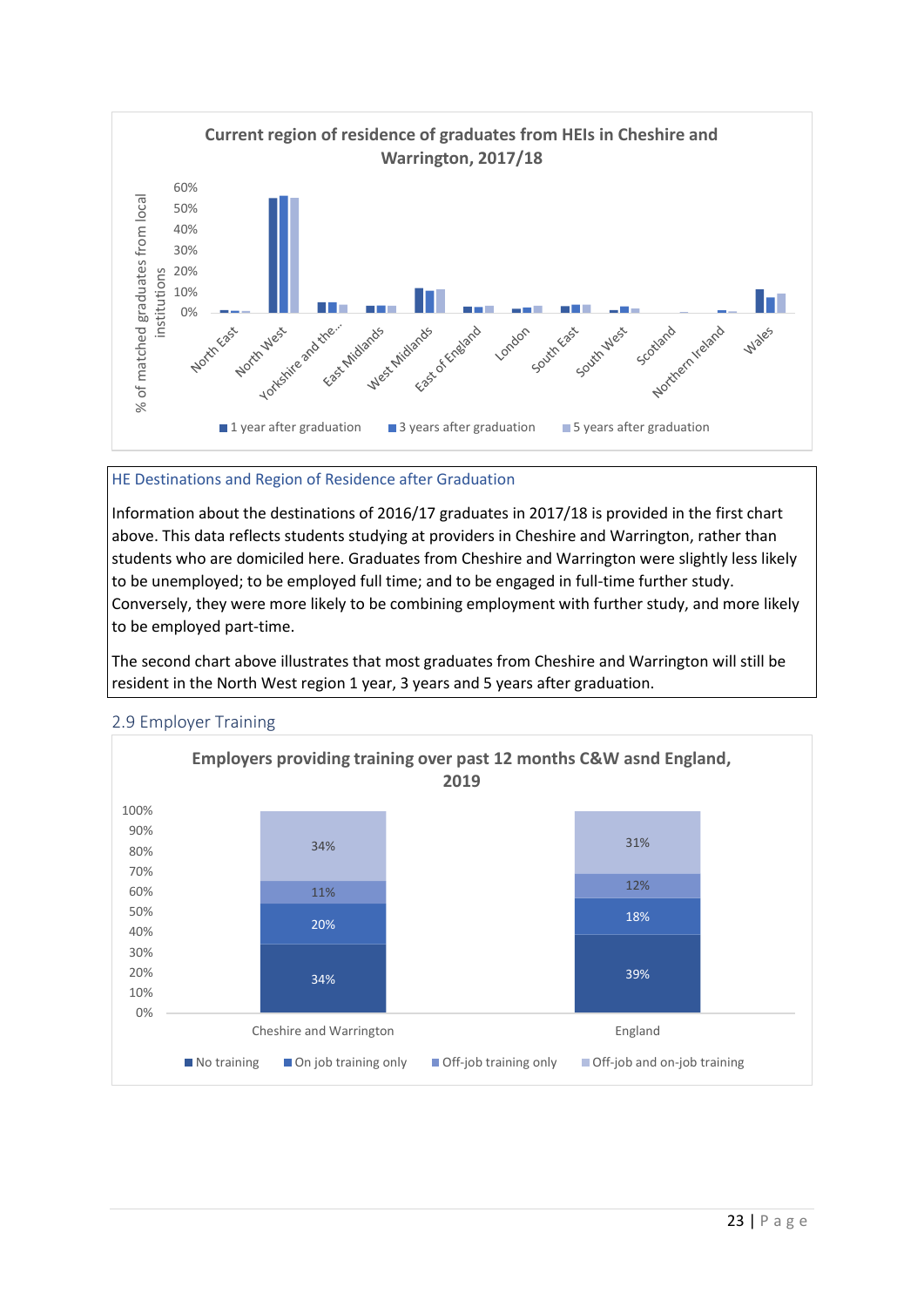## Employer Training<sup>17</sup>

When asked (ie between June 2019 and Dec 2019) employers in Cheshire and Warrington were more likely to have provided training over the previous 12 months than was the case in England, with a higher percentage providing some sort of training, a higher percentage providing off-the-job training and a higher percentage providing on-the-job training (chart above).

However, although a higher proportion of employers in Cheshire and Warrington provided training than their English counterparts, a lower proportion of employees received training in Cheshire and Warrington. Overall, 57% of employees received some form of training compared to 60% in England. The proportion of employees trained to a qualification was 9% in Cheshire and Warrington compared to 11% in England. The density of training in most occupational areas tended to be at, or below, English levels, except for training for 'Elementary staff' and training for 'Caring, leisure and other staff' which were higher.

Employers in Cheshire and Warrington were less likely to fund or arrange external training for their staff than is the case in England. Those employers in Cheshire and Warrington that do provide off the job training make use of different types of training providers in a similar way to employers in England as a whole. About three quarters of employers use commercial organisations in both England and Cheshire and Warrington and about a quarter use colleges in both geographies. Employers in Cheshire and Warrington are more likely to source external training from regulatory bodies or government institutions than is the case for employers across England, and are slightly more likely to use universties or other HEIs.

Employers in Cheshire and Warrington are slightly less likely to train at Level 4 and above than is the case in England (12% in Cheshire and Warrington compared to 14% in England) and are slightly more likely to offer training that does not lead to nationally recognised qualifications (58% compared to 55% in England).

The proportion of employers in Cheshire and Warrington that have an apprentice, at 9%, was slightly lower than for England (11%). However, the proportion who normally have an apprentice but did not at the time of the survey was slightly higher in Cheshire and Warrington (10% vs 8%). Overall, the proportion of employers that normally have or offer apprenticeships is just less than 1 in 5 for both Cheshire and Warrington and England (19% for both).

# 3. Skills Demand

## Skills Demand - Summary<sup>18</sup>

The sectors which added the most jobs between 2011 and 2021 were "Wholesale and retail trade; repair of motor vehicles and motorcycles" with an increase of 11,884 jobs and "Professional, scientific and technical activities" with an increase of 24,430 jobs. Nine sectors grew by more than the average of 17% in this period: Mining and Quarrying; Water Supply; Sewerage, Waste Management and Remediation Activities; Transportation and Storage; Real Estate Activities; Professional, Scientific and Technical Activities; Administrative and Support Service Activities; Human Health and Social Work Activities; and Arts, Entertainment and Recreation.

<sup>&</sup>lt;sup>17</sup> Ibid, Section 5.5

<sup>18</sup> ibid Section 4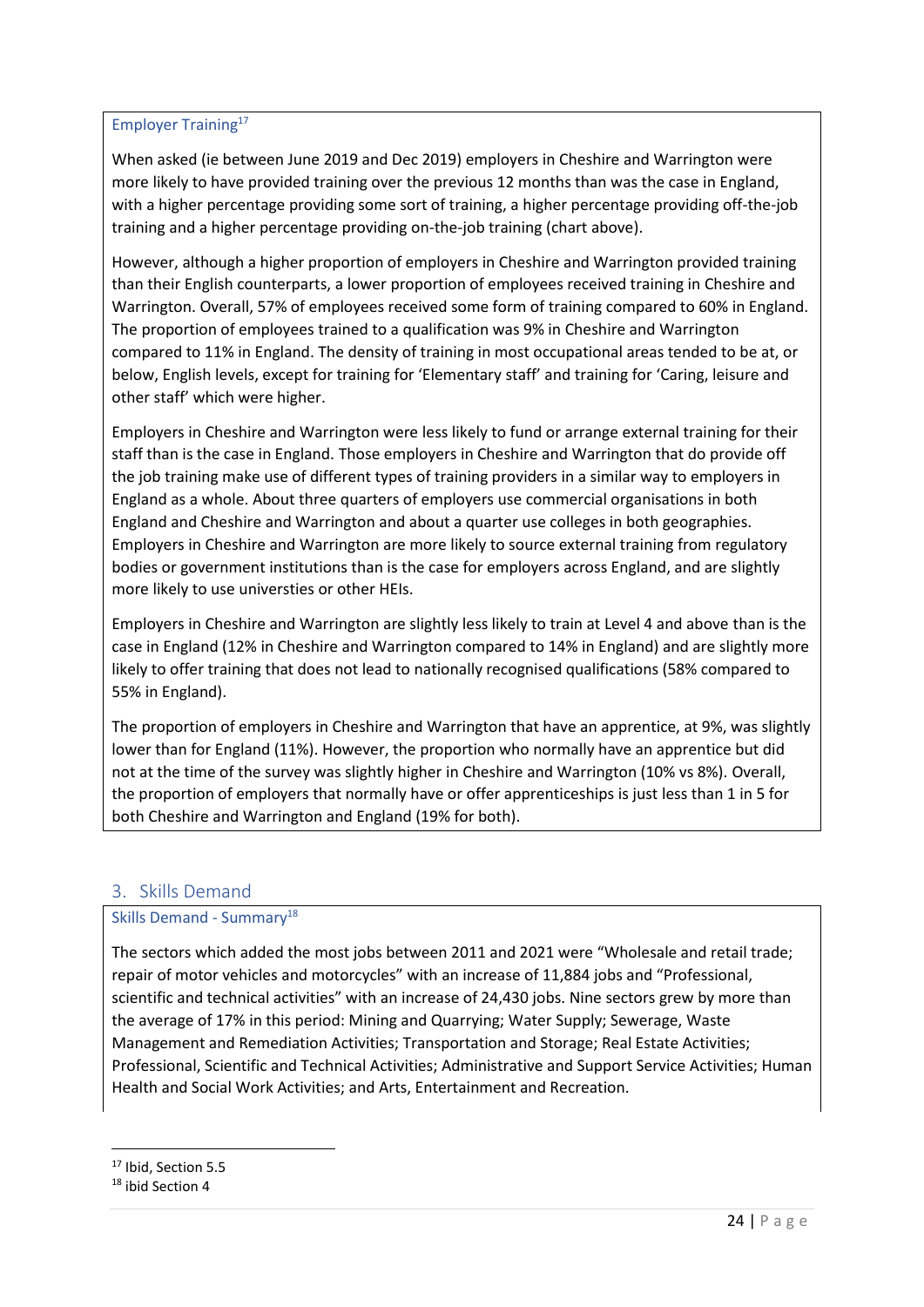The high employment sectors with average wages above £35,000 are: Manufacture of Basic Pharmaceutical Products and Pharmaceutical Preparations; Architectural and Engineering Activities; Technical Testing and Analysis; Construction of Buildings; and Financial Service Activities.

A higher posting intensity for skills suggests that employers are having greater difficulty than average in sourcing that skill in the jobs market. Just less than half of the skills that had a high posting intensity in the period April-Oct 2021 were for digital skills and most of the remainder related to health and care. The five skill areas with the highest posting intensities in this period were: Nursing; Compassion; .NET Framework; C# (Programming Language); and SQL (Programming Language).

Demand for skills is likely to be increased by key economic development initiatives that will drive demand for higher level technical skills. These include:

- The High-Speed Growth Corridor that runs from Crewe to Warrington. This includes significant opportunities around hub stations at Crewe (HS2) and Warrington Bank Quay (HS2 / Northern Powerhouse Rail). It will build on traditional strengths in high value manufacturing, engineering and logistics as well as growing financial and professional services in Crewe and Warrington.
- The digital infrastructure plan for Cheshire and Warrington which includes: enabling Gigabit Capable infrastructure; extended 4G rollout and the encouragement and promotion of the role of next generation mobile technology, including 5G trials; and driving adoption of digital connectivity by increasing participation/skills and take-up of services making sure people have the right skills required to realise the benefits and opportunities of enhanced digital connectivity
- The £1 billion Hynet Project, which has the potential to add £17 billion of GVA, create 5,000 new jobs by 2025 and save over 1 million tonnes of CO2 per annum: the equivalent of taking more than 600,000 cars off the road.
- Proposals for a £40m National Translational Technology Development Centre and a Catapult Quarter to enable stimulus and capacity building for the UK diagnostics sector.

| <b>Cheshire and Warrington LEP</b>               |                              |                   |                                            |  |  |  |
|--------------------------------------------------|------------------------------|-------------------|--------------------------------------------|--|--|--|
| Sectors with highest forecast growth (2017-      |                              |                   | Sectors with lowest forecast growth (2017- |  |  |  |
|                                                  | 2027)                        |                   | 2027)                                      |  |  |  |
|                                                  | Real estate                  |                   | Agriculture                                |  |  |  |
|                                                  | Health and social work       | 2)                | Rest of manufacturing                      |  |  |  |
| 3)                                               | Arts and entertainment       | 3)                | Food drink and tobacco                     |  |  |  |
| 4)                                               | Information technology       | $\left( 4\right)$ | Transport and storage                      |  |  |  |
| 5)                                               | <b>Professional services</b> | 5)                | Education                                  |  |  |  |
| Source: IED Warking Eutures 2017 2027 IED tables |                              |                   |                                            |  |  |  |

## 3.1 Sector growth forecasts

*Source: IER Working Futures 2017-2027, LEP tables*

#### Sector Growth Forecasts

Working Futures considers demand for labour driven by two factors: growth demand and replacement demand. Growth demand is the demand for labour because of the overall volume employed in an occupational sector growing (or declining). Replacement demand is the demand for labour arising from people leaving employment in the sector (eg through retirement). In general, an older age profile in an occupational sector will give rise to higher levels of replacement demand.

At the best of times, a ten-year labour market forecasting model will not consistently deliver accurate forecasts across its many dimensions. This is even more so of a model which was published a month before the declaration of a global pandemic by the World Health Organisation and in a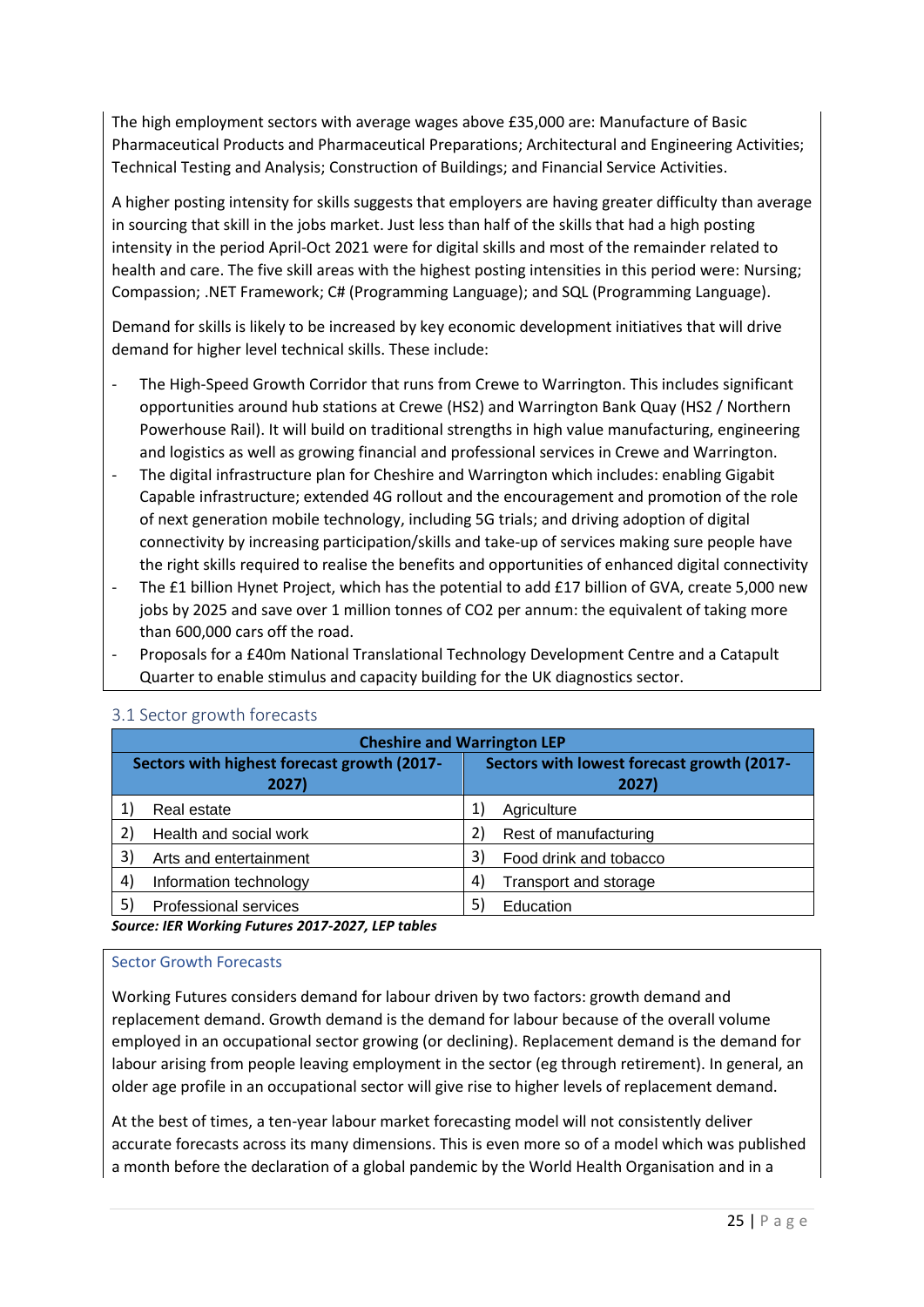Brexit transition year. The full impact of Covid-19 on the Labour Market remains unclear. A number of previously observed trends seem to have been accelerated (eg automation, town centre decline etc). Furthermore, workplace mobility data (Google) suggests that working from home may have become embedded in a large number of roles. The pandemic has almost certainly invalidated a central assumption of the Working Futures forecast – that there will be slow but steady GDP growth of 1.1% per annum between 2017 and 2027.

A key driver of demand for labour in Cheshire and Warrington will be the plans for major economic development initiatives in the medium term. Some of the most significant of these are detailed briefly below.

Levelling Up - There are plans to exploit the opportunities offered by the arrival of HS2 services at Crewe and Northern Powerhouse Rail (NPR) and HS2 at Warrington. It is proposed to create a High-Speed Growth Corridor that runs from Crewe to Warrington. This includes significant opportunities around hub stations at Crewe (HS2) and Warrington Bank Quay (HS2 / NPR). This will build on traditional strengths in high value manufacturing, engineering and logistics as well as growing financial and professional services in Crewe and Warrington. The proposals have the potential to deliver 39,000 new homes, 6m sq ft of new office space, 9,000 new jobs and a £280+ million of investment.

Digital Infrastructure - The digital infrastructure plan for Cheshire and Warrington includes: enabling Gigabit Capable infrastructure; extended 4G rollout and the encouragement and promotion of the role of next generation mobile technology, including 5G trials; and driving adoption of digital connectivity by increasing participation/skills and take-up of services making sure people (citizens and businesses) have the right skills required to realise the benefits and opportunities of enhanced digital connectivity.

Decarbonisation and Nuclear - Cheshire and Warrington is recognised as being a leader in the drive to deliver low carbon energy and clean growth, with decades of industry-leading experience in energy distribution systems, fuels and nuclear engineering and design.

The LEP has identified both the incentive and opportunity to be a world leader in developing and applying low carbon technologies driving economic growth and delivering a reduction in carbon emissions. The initial focus is the industrial cluster centred around Ellesmere Port, one of the UK's largest, covering 100km2 and consuming approximately 5% of the UK's energy for industrial processes, heat, and transport. It includes some of Cheshire's major manufacturing employers covering oil refining, glass manufacture, nuclear fuel enrichment, chemical production and automotive manufacture. Government has recognised the potential with significant investment to support project development.

Central to the plans is the £1 billion Hynet Project, which has the potential to add £17 billion of GVA, create 5,000 new jobs by 2025 and save over 1 million tonnes of CO2 per annum; the equivalent of taking more than 600,000 cars off the road.

The nuclear sector supports over 6,000 jobs in Cheshire and Warrington including a significant concentration of design and engineering expertise at Birchwood, Warrington and at Capenhurst. From engineering design, construction, operation, and decommissioning there are huge opportunities to boost the capacity and capability for R&D into next generation and fusion and small modular reactors, and in doing so delivering more highly skilled, productive jobs.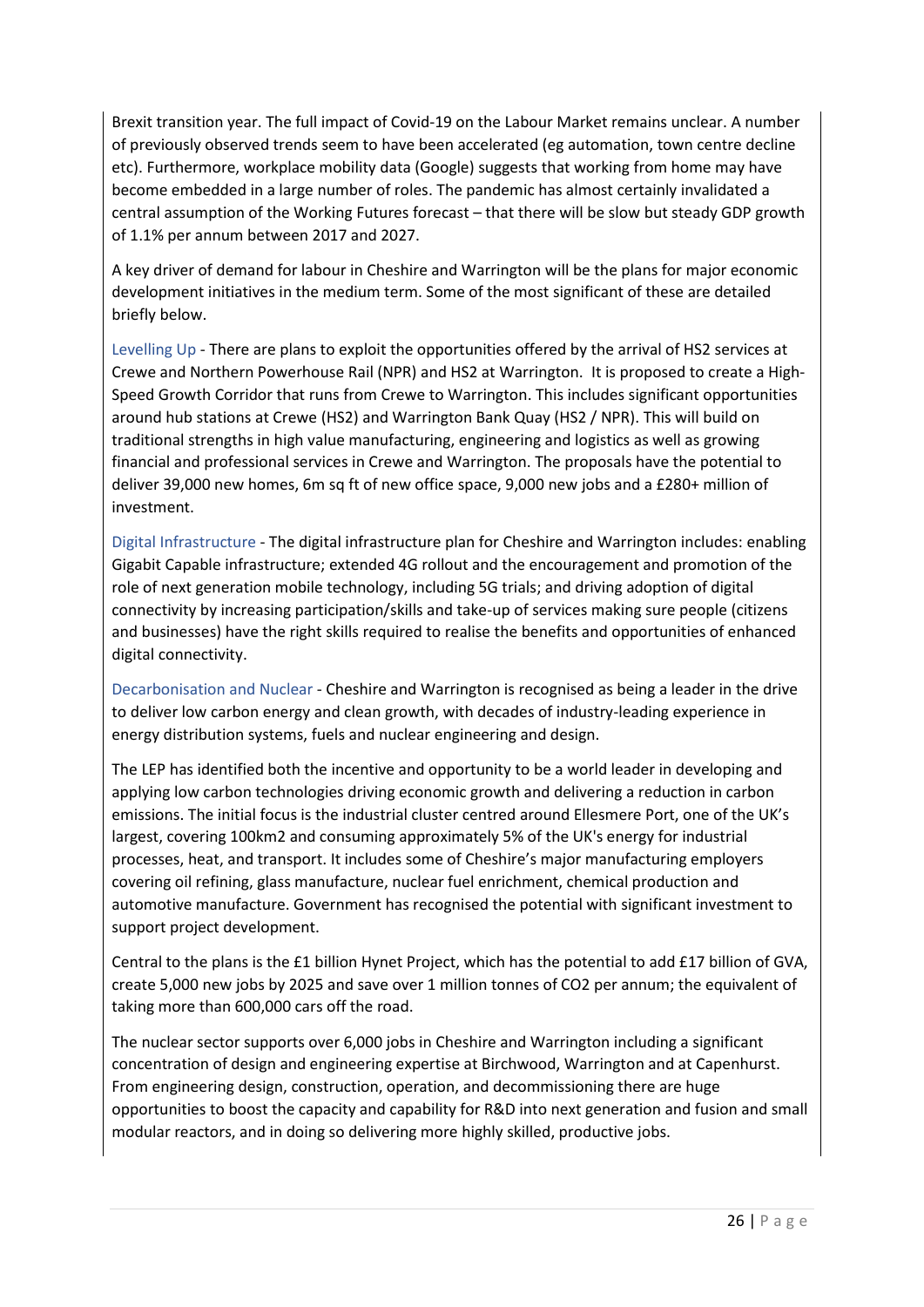Life Sciences - The LEP is working with the Medicines Discovery Catapult, to exploit the area's critical mass of expertise and infrastructure in the development/commercialisation of novel complex medicines. The Catapult is working to enable stimulus and capacity building for the UK diagnostics sector. This builds upon its success in delivering the COVID19 lab testing platform and proven national impact across adjacent sectors of new medicines and biomarkers.

| <b>Cheshire and Warrington LEP</b>                                 |                                                   |                                                                   |                                                    |  |  |  |
|--------------------------------------------------------------------|---------------------------------------------------|-------------------------------------------------------------------|----------------------------------------------------|--|--|--|
| <b>Occupations with highest forecast growth</b><br>$(2017 - 2027)$ |                                                   | <b>Occupations with lowest forecast growth</b><br>$(2017 - 2027)$ |                                                    |  |  |  |
|                                                                    | Caring personal service occupations               |                                                                   | Secretarial and related occupations                |  |  |  |
| 2)                                                                 | Health and social care associate<br>professionals | 2)                                                                | Process, plant and machine operatives              |  |  |  |
| 3)                                                                 | Customer service occupations                      | 3)                                                                | Skilled metal, electrical and electronic<br>trades |  |  |  |
| 4)                                                                 | Health professionals                              | 4                                                                 | Textiles, printing and other skilled trades        |  |  |  |
| 5)                                                                 | Corporate managers and directors                  | 51                                                                | Administrative occupations                         |  |  |  |
|                                                                    | Source: IER Working Futures 2017-2027, LEP tables |                                                                   |                                                    |  |  |  |

#### 3.2 Occupational growth forecasts

Occupational Growth Forecasts<sup>19</sup>

Working Futures has not lost all its utility following the pandemic. Over time it may be useful as a statement of a pandemic-free counterfactual. What is also useful in the Working Futures model is its forecasting of levels of replacement demand. Even if some occupational areas decline, they will continue to generate replacement demand and the pandemic is likely to have a limited impact on the scale of replacement demand in an occupational sector.

Replacement demand is driven by the numbers that leave an occupation and need to be replaced (eg because of retirement). In the Working Futures model for Cheshire and Warrington, replacement demand invariably drives demand for labour at a higher rate than the forecast growth (or decline) of the overall number of jobs in an occupation.

For every main occupational group, replacement demand to 2027 will exceed 10,000 jobs in Cheshire and Warrington. Replacement demand will exceed 20,000 in the following occupations: Professional Occupations; Caring, Leisure and Other Service Occupations; Associate Professional and Technical Occupations; Elementary Occupations; Caring, Leisure and Other Service Occupations; and Administrative and Secretarial Occupations.

Levels of replacement demand are expected to vary significantly for different occupations, ranging from 22% to 42%. Occupational areas that are expected to experience replacement demand of more than 35% are: Caring personal service occupations; Other managers and proprietors; Health professionals; Corporate managers and directors; Business, media, and public service professionals; Teaching and educational professionals; and Transport and mobile machine drivers and operatives. Only the last of these is exposed to a high risk of automation.

Working Futures also provides a forecast for the overall demand for different skill levels in the Cheshire and Warrington labour market. Demand for skills at Levels 4 to 8 (higher technical to doctorate) are forecast to significantly increase by 75k jobs, demand for skills at Level 3 are forecast

<sup>&</sup>lt;sup>19</sup> Ibid, Section 4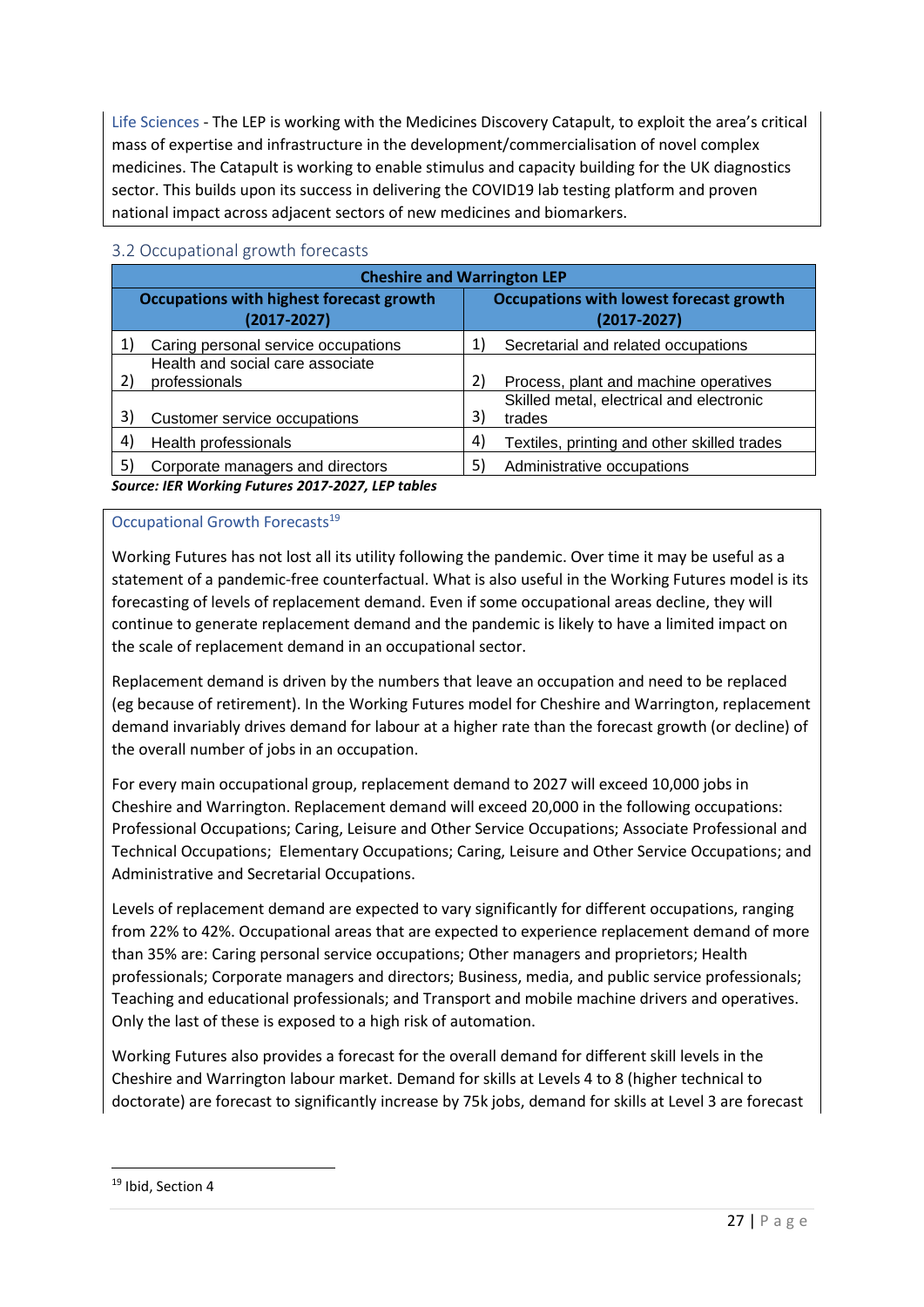to be stable, and demand for skills below Level 3 are forecast to decline. Demand at Level 3 and above is forecast to increase from 333,000 in 2017 to 404,000 qualified workers in 2027.

## 3.3 Employer skill needs



*Source: Employer Skills Survey, 2019 (ESS2019)*

## Skills that need developing<sup>20</sup>

A pre-pandemic snapshot of employer demand for skills is available from the 2019 Employer Skills Survey. The data is presented above. The Employer Skills Survey 2019 suggests that, when seeking appropriately skilled employees, employers in Cheshire and Warrington place a slightly higher premium than employers in England on the importance of: relevant work experience; a relevant vocational qualification; Maths and English GCSE; and a particular academic qualification.

A higher posting intensity for skills suggests that employers are having greater difficulty than average in sourcing that skill in the jobs market. Just less than half of the skills that had a high posting intensity in the period April-Oct 2021 were for digital skills and most of the remainder related to health and care. The five skill areas with the highest posting intensities in this period were: Nursing; Compassion; .NET Framework; C# (Programming Language); and SQL (Programming Language).

<sup>&</sup>lt;sup>20</sup> ibid, Section 4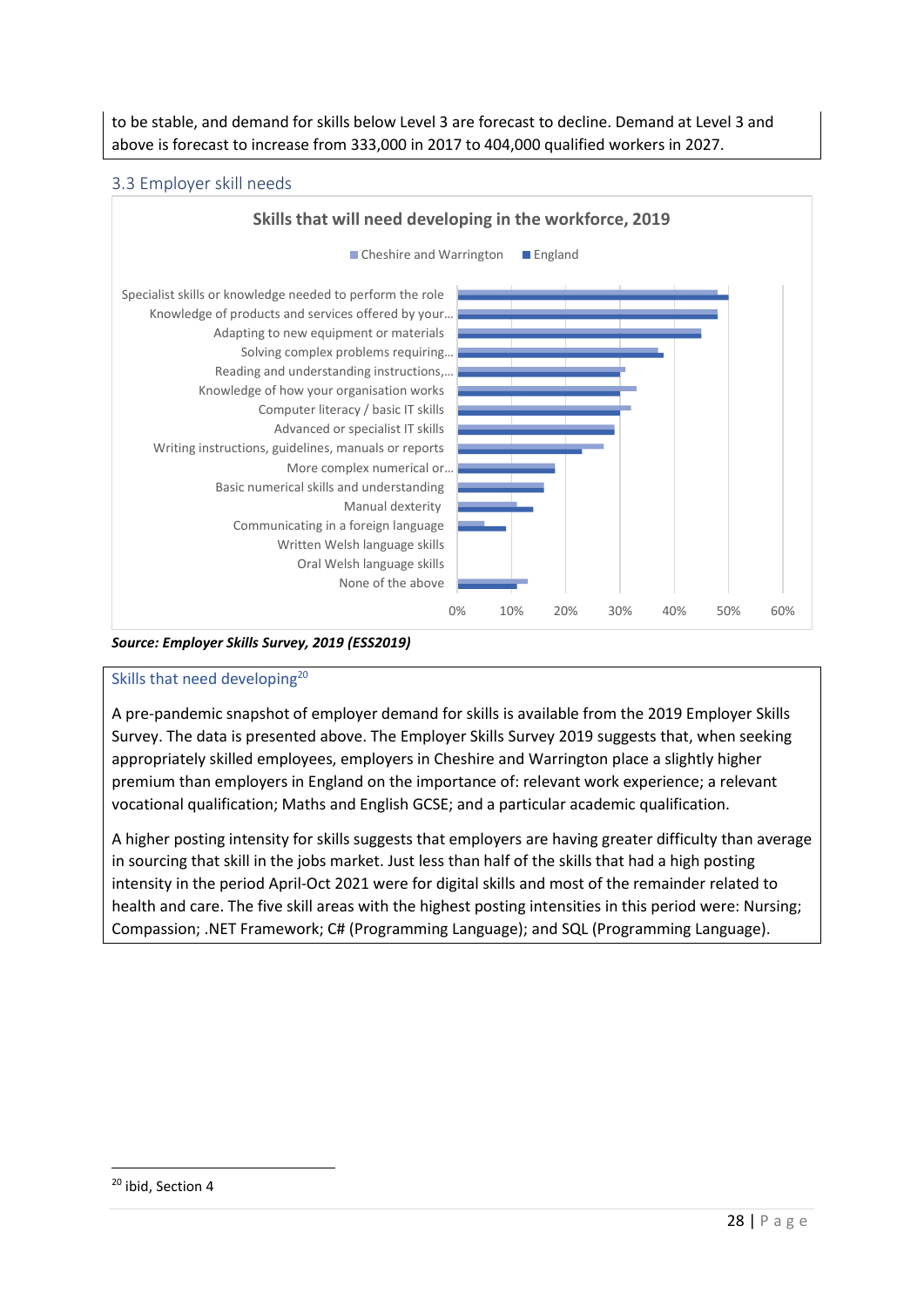



*Source: ONS, Online Job Advert Estimates, November 2021*



*Source: EMSI Analyst, November 2021*

| Job roles with >300 postings in C&W Apr-Oct 2021 and >30% growth compared to Apr-Oct 2019 |                                                                        |                                                                    |                                                                 |                                                                    |                                                       |  |  |  |
|-------------------------------------------------------------------------------------------|------------------------------------------------------------------------|--------------------------------------------------------------------|-----------------------------------------------------------------|--------------------------------------------------------------------|-------------------------------------------------------|--|--|--|
|                                                                                           | Avg.<br><b>Posting</b><br><b>Intensity</b><br>(Apr 2019 -<br>Oct 2019) | <b>Unique</b><br><b>Postings</b><br>from Apr<br>2019 - Oct<br>2019 | Avg.<br><b>Posting</b><br>Intensity<br>(Apr 2021 -<br>Oct 2021) | <b>Unique</b><br><b>Postings</b><br>from Apr<br>2021 - Oct<br>2021 | Increase in<br>unique<br>postings<br>2019-2021<br>(%) |  |  |  |
| Plumbers and Heating and<br><b>Ventilating Engineers</b>                                  | 4:1                                                                    | 352                                                                | 7:1                                                             | 941                                                                | 167%                                                  |  |  |  |
| Civil Engineers                                                                           | 5:1                                                                    | 782                                                                | 7:1                                                             | 1434                                                               | 83%                                                   |  |  |  |
| Kitchen and Catering Assistants                                                           | 5:1                                                                    | 1472                                                               | 6:1                                                             | 2688                                                               | 83%                                                   |  |  |  |
| <b>Elementary Storage Occupations</b>                                                     | 6:1                                                                    | 2277                                                               | 8:1                                                             | 3691                                                               | 62%                                                   |  |  |  |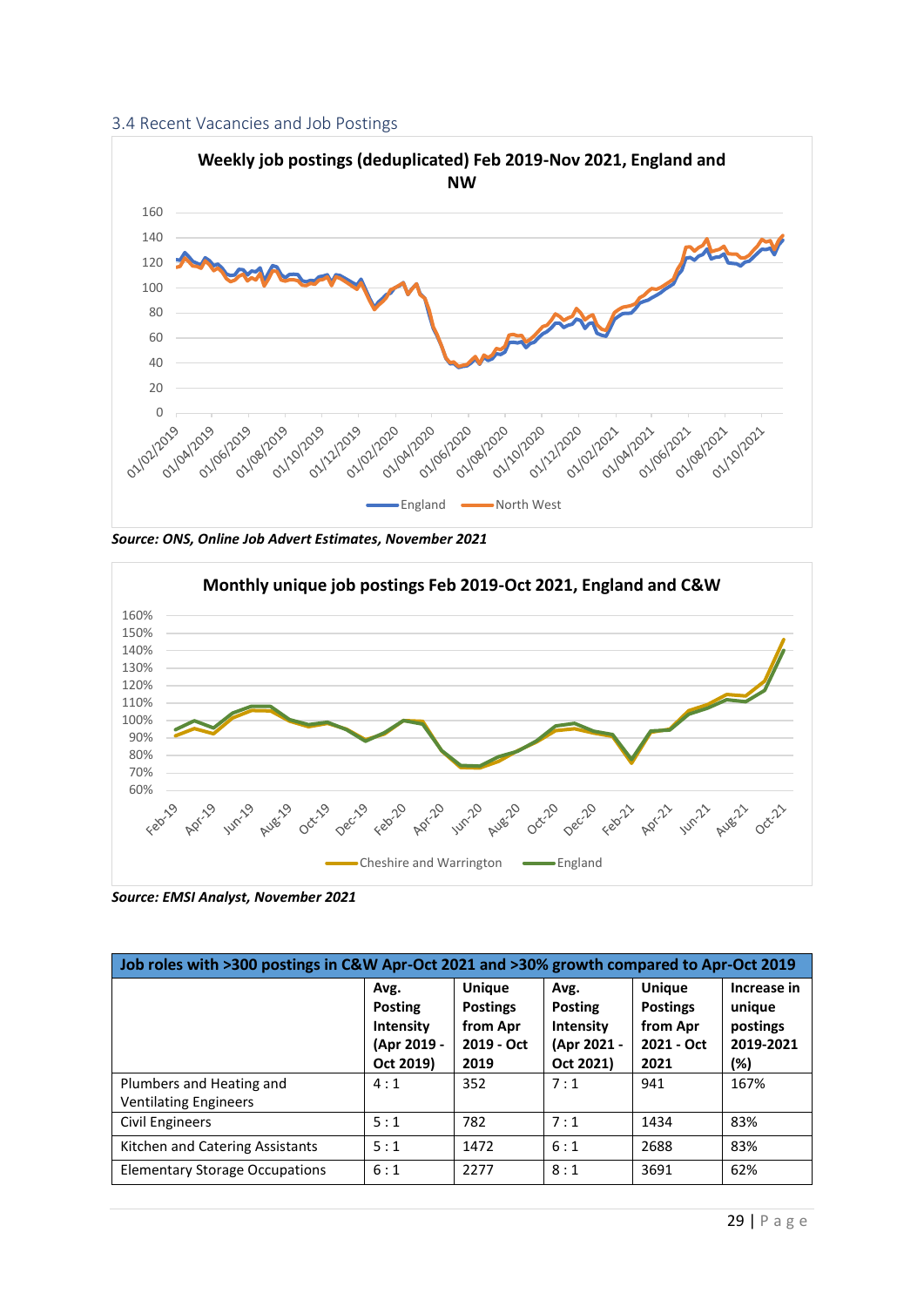| <b>Business and Financial Project</b>      | 5:1 | 1250 | 7:1  | 2010 | 61% |  |
|--------------------------------------------|-----|------|------|------|-----|--|
| Management Professionals                   |     |      |      |      |     |  |
| <b>Production Managers and Directors</b>   | 5:1 | 981  | 7:1  | 1497 | 53% |  |
| in Manufacturing                           |     |      |      |      |     |  |
| <b>Cleaners and Domestics</b>              | 4:1 | 1763 | 6:1  | 2675 | 52% |  |
| Quality Assurance and Regulatory           | 5:1 | 555  | 9:1  | 842  | 52% |  |
| Professionals                              |     |      |      |      |     |  |
| Sales and Retail Assistants                | 5:1 | 1659 | 7:1  | 2500 | 51% |  |
| Receptionists                              | 4:1 | 731  | 4:1  | 1072 | 47% |  |
| Electrical and Electronic Trades n.e.c.    | 6:1 | 715  | 7:1  | 996  | 39% |  |
| Managers and Directors in Storage          | 8:1 | 1006 | 7:1  | 1395 | 39% |  |
| and Warehousing                            |     |      |      |      |     |  |
| IT Operations Technicians                  | 7:1 | 675  | 8:1  | 936  | 39% |  |
| Residential, Day and Domiciliary Care      | 6:1 | 691  | 10:1 | 957  | 38% |  |
| Managers and Proprietors                   |     |      |      |      |     |  |
| <b>Electricians and Electrical Fitters</b> | 5:1 | 886  | 8:1  | 1215 | 37% |  |
| <b>Other Administrative Occupations</b>    | 5:1 | 2111 | 6:1  | 2839 | 34% |  |
| n.e.c.                                     |     |      |      |      |     |  |
| Care Workers and Home Carers               | 7:1 | 3247 | 9:1  | 4348 | 34% |  |
| Design and Development Engineers           | 6:1 | 630  | 10:1 | 835  | 33% |  |
| <b>Nursing Auxiliaries and Assistants</b>  | 6:1 | 1075 | 7:1  | 1416 | 32% |  |
| <b>Business and Related Associate</b>      | 6:1 | 1328 | 7:1  | 1735 | 31% |  |
| Professionals n.e.c.                       |     |      |      |      |     |  |
| Chefs                                      | 5:1 | 2115 | 7:1  | 2756 | 30% |  |
| Source: EMSI Analyst, Nov 2021             |     |      |      |      |     |  |

#### Recent Vacancies and Job Postings

The graphs above present data for England and the Northwest (ONS data ) and for England and Cheshire and Warrington (EMSI data). The February 2020 average/February number (ie directly preceding the onset of the pandemic) is indexed at 100 for both datasets. From the ONS data, postings in both England and the Northwest plunged to below 40% of their pre-pandemic volumes in June 2020. The EMSI data also suggests a low for postings in June 2020, although with a less dramatic decline in volumes. From this low there was an increase in the rate of job postings, with a return to pre-pandemic levels of job postings in Cheshire and Warrington, Northwest and England being achieved by April/May 2021.

Since the Spring of 2021, job postings have continued to increase, with the latest data in both datasets suggesting that late 2021 volumes were about 40% higher than levels immediately prior to the pandemic. This increase in job postings indicates two things. Firstly, the onset of an economic recovery and an increase in jobs, following the downturn triggered by lockdown. Secondly, that churn in the labour market is currently higher than is typically the case. A November 2021 survey of 6,000 workers by the recruitment firm Randstad UK found that 69% of them were feeling confident about moving to a new role in the next few months, with 24% planning a change within three to six months. The company said it would normally expect up to 11% of workers to move jobs every year.

To better understand the demand for labour in Cheshire and Warrington detailed analysis has been undertaken of all occupations (four-digit SOC) that have had unique job postings more than 300 between April 2021 and October 2021. This amounts to 45 occupations. Data for job postings for these occupations in this period has been compared to the period April 2019 to October 2019. 21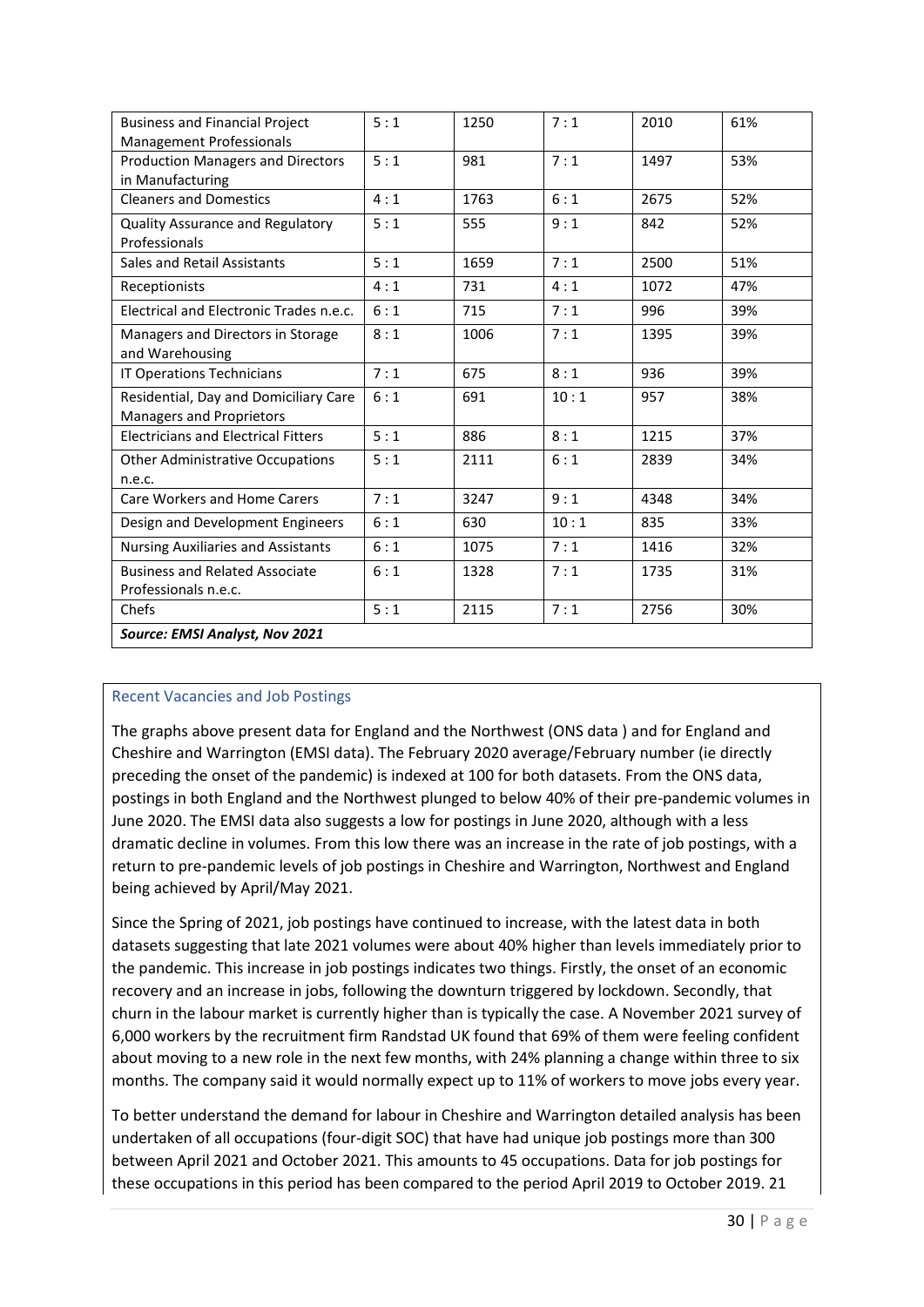occupations have experienced a growth in job postings of 30% or over in these two years. These occupations appear, ranked by percentage increase, in the table above.

An increase in the volume of job advertisements for a particular occupation can indicate increased 'churn' in that occupation (ie more people are leaving jobs of that type) or growth in that occupation (ie there is a growth in the absolute number of jobs of this type in the economy). It is known from real-time pay-roll data reported above that the actual volume of pay-rolled employments in Cheshire and Warrington increased by c3% over pre-pandemic levels and this will account for some of the increase in job posting activity. However, it seems likely that much of the observed increase in job postings can be attributed to churn.

Analysis in the Cheshire and Warrington Labour Market Assessment (2022) suggests that churn has increased most in the following occupations:

- Plumbers and Heating and Ventilating Engineers
- Kitchen and Catering Assistants
- Civil Engineers
- Business and Financial Project Management Professionals
- Elementary Storage Occupations
- Cleaners and Domestics
- Sales and Retail Assistants
- Production Managers and Directors in Manufacturing
- Quality Assurance and Regulatory Professionals

The table above also contains information regarding the average posting intensity of job postings for each occupation. This is a measure of how often, on average, a role is advertised. When average posting intensity increases for a particular type of job, this means that employers are making more effort to fill such roles, which may indicate they are becoming harder to fill. Every occupation except two has seen an increase in posting intensity over the two-year period considered.

One strategy that employers can adopt when they find a type of role difficult to fill is to offer higher wages. Official statistics (ASHE) report that actual weekly pay (gross) in Cheshire in Warrington grew from £568.6 to £605.9 (6.6%) 2019 to 2021 . Only Elementary Storage Occupations, Sales and Retail Assistants, Other Administrative Occupations n.e.c., and Care Workers and Home Carers saw increases in advertised pay rates between 2019 and 2021 much above this.

# 4. Mapping Skills Supply and Demand

## Mapping Skills Supply and Demand - Summary<sup>21</sup>

The population of Cheshire and Warrington is set to age, increasing the number of retirements and so driving replacement demand in the labour market (ONS). Health, education and business professionals; corporate managers and directors, and other managers and proprietors; and caring personal service occupations will all have replacement demand in excess of 35% between 2017 and 2027 (Working Futures, IER). Emerging evidence suggests that the pandemic may have accelerated replacement demand with record numbers of working age economically inactive declaring that they have retired (LFS).

<sup>&</sup>lt;sup>21</sup> Ibid, Section 6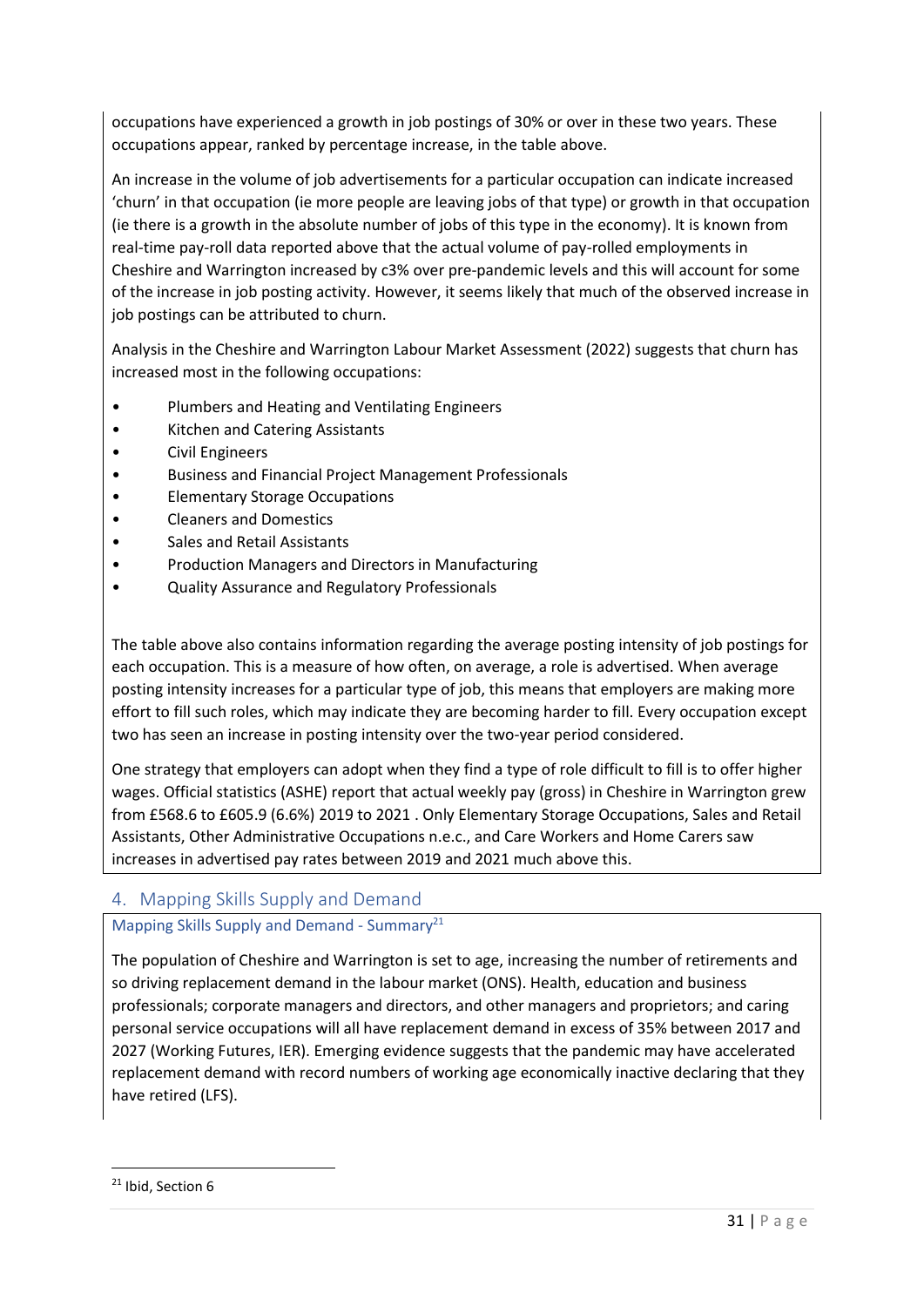Replacement demand in the Cheshire and Warrington labour market will drive a demand for higher level skills, with demand for skills at Levels 4 to 8 (higher to doctorate) forecast to significantly increase, demand for skills at L3 are forecast to be stable, and demand for skills below L3 are forecast to decline. Demand at L3+ and above is forecast to increase from a stock of 333,000 in 2017 to a stock of 404,000 in 2027. (Working Futures, IER). Real-time data is supporting this analysis, with the five roles with the highest job posting intensity in Cheshire and Warrington at the end of 2021 being at Level 4+ (Nurses; Natural and Social Science Professionals; Physiotherapists; Teaching and Other Educational Professionals; Chemical Scientists; and Electrical Engineers).

The estimated annual outflow of L3+ qualified residents (from LFS and ONS population estimates) is 7,500. The estimated annual inflow of L3 qualified 19-year-olds (from DfE SFR and ONS population estimates) is 6,000. The estimated annual L3 inflow from FE/Apprenticeships for adults (ESFA Localities data cube) is 4,500. This gives an estimated net inflow of L3+ qualified into workforce of 3,000. The IER forecast of annual replacement demand at L3+ is 13,000. This means that there is an estimated annual shortfall of L3 qualified inflow to meet IER forecast replacement demand of c10,000.

When asked in the Employer Skills Survey about the main causes of having a hard to fill vacancy, employers in Cheshire and Warrington were more likely than their English counterparts to identify: low number of applicants with the required skills; not enough people interested in doing this type of job; and a low number of applicants generally. Cheshire and Warrington employers were almost twice as likely to cite remoteness/poor public transport as a main cause of hard to fill vacancies as those in England (18% vs 10%). This is consistent with Cheshire and Warrington's scores for the 'Barriers to Housing and Services Domain' of the 2019 Index of Multiple Deprivation.

The Employer Skills Survey has found that employers in Cheshire and Warrington are much more likely to have skills shortage vacancies in high skill roles than their counterparts in England and say they are more likely to have bottom line impacts as a result of skills shortage vacancies than is the case in England.

Levels of replacement demand to 2027 are expected to vary significantly for different occupations, ranging from 22% to 42%. Occupational areas that are expected to experience replacement demand of more than 35% are: Caring personal service occupations; Other managers and proprietors; Health professionals; Corporate managers and directors; Business, media, and public service professionals; Teaching and educational professionals; Transport and mobile machine drivers and operatives. Providers should offer curriculum pathways that can lead to these occupations and careers and enterprises organisations should flag these types opportunities with young people.

In Cheshire and Warrington, there is an excellent alignment of FE provision with the most deprived areas for Adult Skills (as measured on IMD 2019), however, there are identified neighbourhoods in Crewe, Middlewich, Sandbach and Knutsford that might benefit from proactive outreach from providers; possibly with community learning providers linking to mainstream FE programmes. Analysis of learner participation by neighbourhood also suggests that digital skills participation should be promoted in several identified neighbourhoods.

Among those of working age, the economically inactive are the most likely to be internet non-users, particularly those adults on long-term sick leave or disabled. To address this, those areas most deprived as measured on the Employment Domain of the IMD2019 should be targeted for Digital Inclusion investment.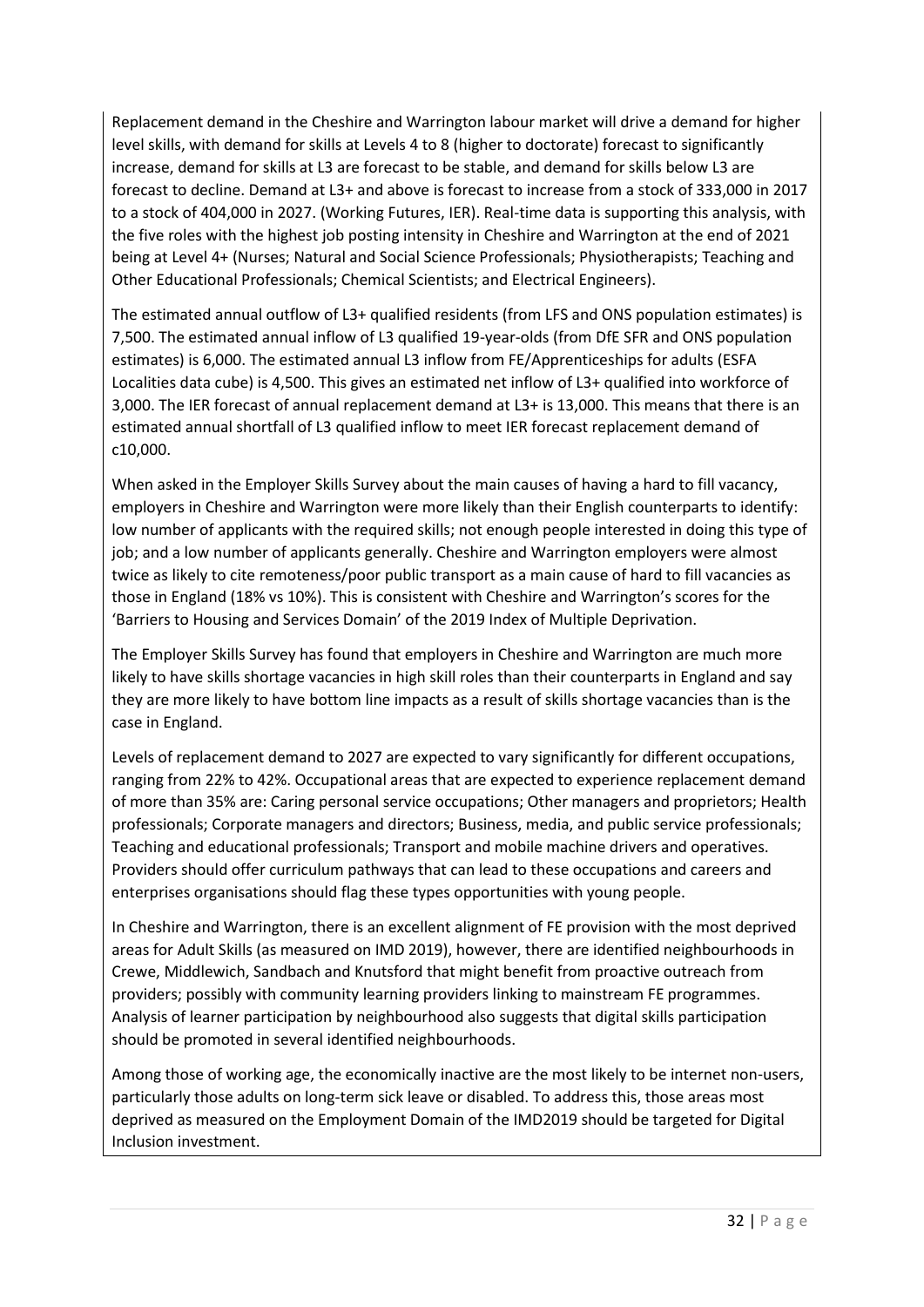## 4.1 Proficiency of the workforce



*Source: ESS2019*





## Proficiency of the workforce<sup>22</sup>

In the Employers Skills Survey 2019, employers were asked about the proportion of the workforce that were lacking in full proficiency – skills gaps. The survey finding was that a slightly higher proportion of the workforce lacked proficiency in Cheshire and Warrington than in England (5% compared to 4.6%). This was the eleventh highest rate of skill gaps for LEPs in the country. In the same survey, employers were asked about staff utilisation. The proportion of employers that had any under-utilised staff in Cheshire and Warrington stood at 37% compared to 34% in England. This was the third highest rate of underutilisation in the country.

<sup>&</sup>lt;sup>22</sup> Ibid, Section 6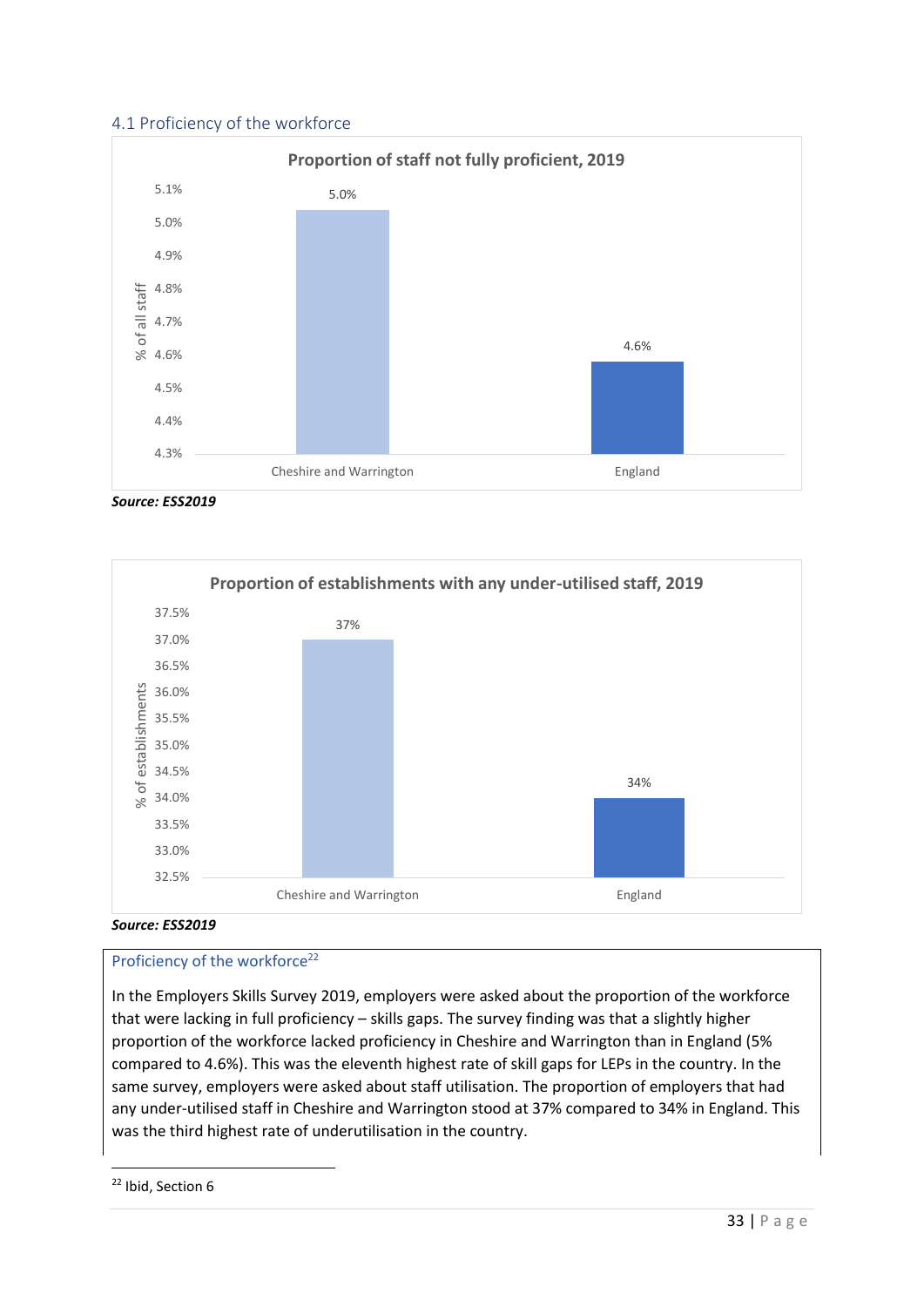Employers were asked about the technical/practical skills that need improving to address skills gaps in the workforce. There are some differences in responses from employers in Cheshire and Warrington compared with England. In particular, the need for staff to acquire specialist skills or knowledge needed to perform the role; gain knowledge of products and services offered; and gain knowledge of how their organisation works was all higher in Cheshire and Warrington than for England. Overall, the need for staff with skills gaps to improve proficiency on operational skills was significantly higher in Cheshire and Warrington than in England (68% compared to 53%); the need to improve basic skills was slightly higher; whilst the need to improve complex analytical skills and digital skills were both slightly lower.

When the IT skills that need improving in occupations with IT skill gaps are considered there is a lower level of basic and foundation IT skills that need improving in Cheshire and Warrington compared with England, and a higher level of skills associated with specialist software or hardware/internal systems. Specifically, for those occupations with IT skills that needed improving, a lower proportion needed to improved basic digital and basic internet skills in Cheshire and Warrington compared to England, whilst a higher proportion needed to improve Design/Animation/Graphic skills in Cheshire and Warrington compared with England.

Employers were asked about the actions they have taken to overcome a lack of proficiency amongst staff. Broadly, responses from employers in Cheshire and Warrington were akin to those made by employers in England as a whole. However, the following were more likely in Cheshire and Warrington than in England: more staff appraisals / performance reviews; implementation of mentoring / buddying scheme; changing working practices; and increase recruitment activity / spend. Employers in Cheshire and Warrington were less likely to recruit workers who are non-UK nationals than their English counterparts.



#### 4.2 Hard to fill and skill shortage vacancies.

Hard to fill and skill-shortage vacancies<sup>23</sup>

<sup>23</sup> Ibid, Section 6

*Source: ESS2019*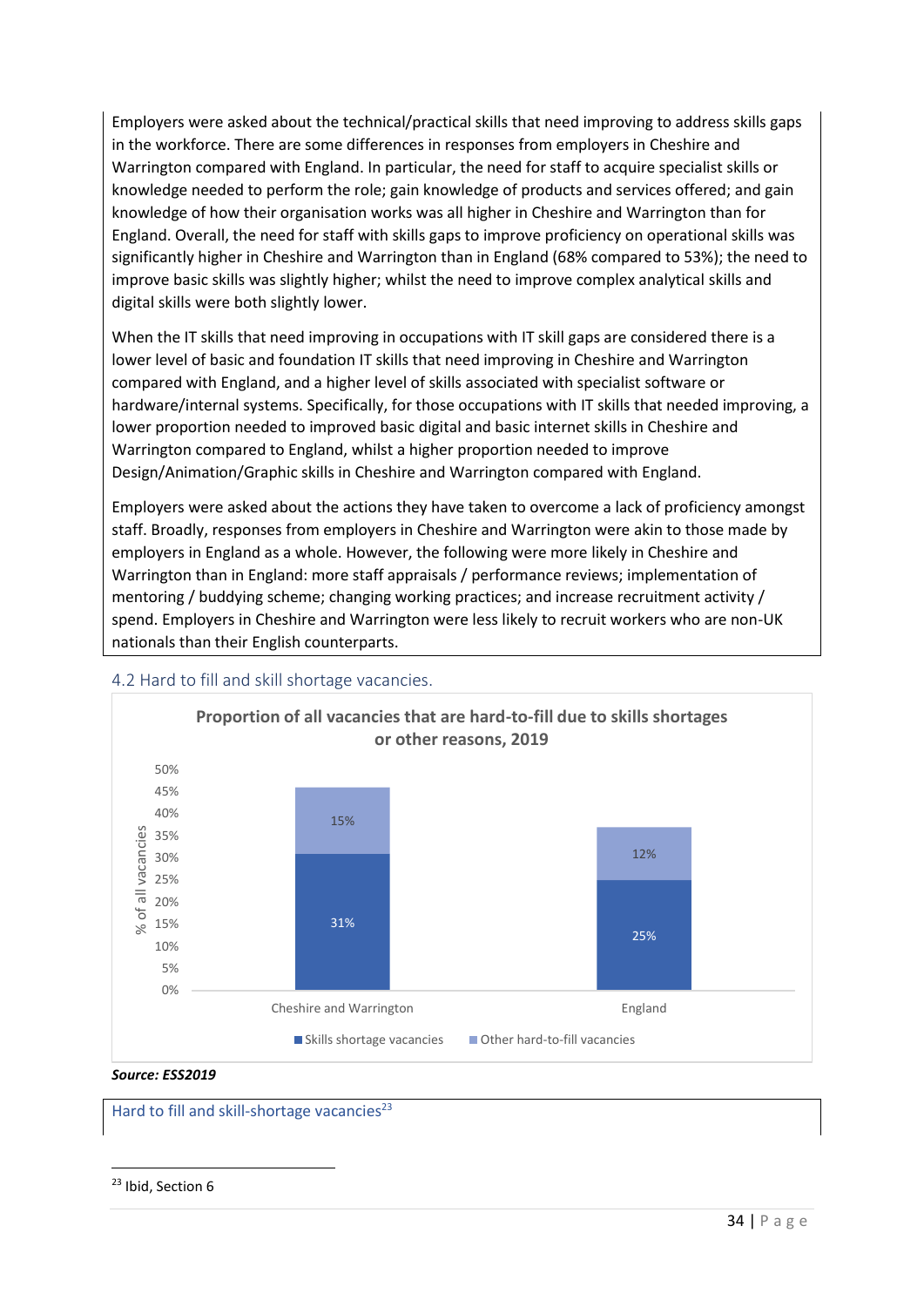One of the key issues explored in the ESS 2019 is the issue of vacancies, hard to fill vacancies and, in particular, skill shortage vacancies. When the survey was undertaken (June-December 2019), employers in Cheshire and Warrington were more likely than their English counterparts to have at least one vacancy (19% vs 17%); to have at least one hard to fill vacancy (10% vs 8%); and to have a skill shortage vacancy (7% vs 6%). Of employers with at least one vacancy, 52% in Cheshire and Warrington had at least one vacancy that was hard to fill (England 44%) and 38% had at least one that was hard to fill because a skills shortage (32% England).

When vacancies, hard to fill vacancies and skill shortage vacancies are considered as a proportion of all jobs, the proportion was slightly higher in Cheshire and Warrington for all three categories than was the case for England. 46% of all vacancies in Cheshire and Warrington were hard to fill (England 36%), 31% were skill shortage vacancies (England 25%) and 15% were hard to fill for another reason (England 12%).

As a percentage of all vacancies, elementary staff, machine operatives and sales and customer service accounted for the three highest proportions in the Cheshire and Warrington vacancies pool. This contrasts with England where the highest number of vacancies were also for elementary staff in England, but the next highest volumes were for Associate Professionals and Professionals. Overall, there were higher proportions of vacancies for service-intensive and labour-intensive roles in Cheshire and Warrington compared with England and a lower proportion of vacancies were in highskill roles locally.

However, when hard to fill vacancies (rather than all vacancies) are considered by occupational type, a different picture emerges with the two occupational areas of skilled trades and associate professional accounting for 45% of all hard to fill vacancies in Cheshire and Warrington (38% in England).

When asked about the main causes of having a hard to fill vacancy, employers in Cheshire and Warrington were more likely than their English counterparts to identify: low number of applicants with the required skills; not enough people interested in doing this type of job; and a low number of applicants generally.

Cheshire and Warrington employers were almost twice as likely to cite remoteness/poor public transport as a main cause of hard to fill vacancies as those in England (18% vs 10%). This is consistent with Cheshire and Warrington's scores for the 'Barriers to Housing and Services Domain' of the 2019 Index of Multiple Deprivation (see deprivation section above) which measures the physical and financial accessibility of housing and local services. It is highly probable that if local services are difficult to access similar difficulties will be encountered accessing local employment opportunities.

The proportion of vacancies that were attributable to skill shortages were much higher (46% vs 26%) in Cheshire and Warrington in high-skill roles and somewhat higher (28% vs 22%) for labourintensive roles than in England.

Employers were asked about the technical/practical skills that they found difficult to obtain from applicants for all their skill shortage vacancies. For 11 of the 13 categories of skill types discussed, employers in Cheshire and Warrington found these skill-types less difficult to obtain from applicants than their counterparts in England. However, a much higher proportion of Cheshire and Warrington employers (78% vs 63%) found it difficult to obtain "Specialist skills or knowledge needed to perform the role" and a slightly higher proportion found it difficult to obtain "Advanced or specialist IT skills".